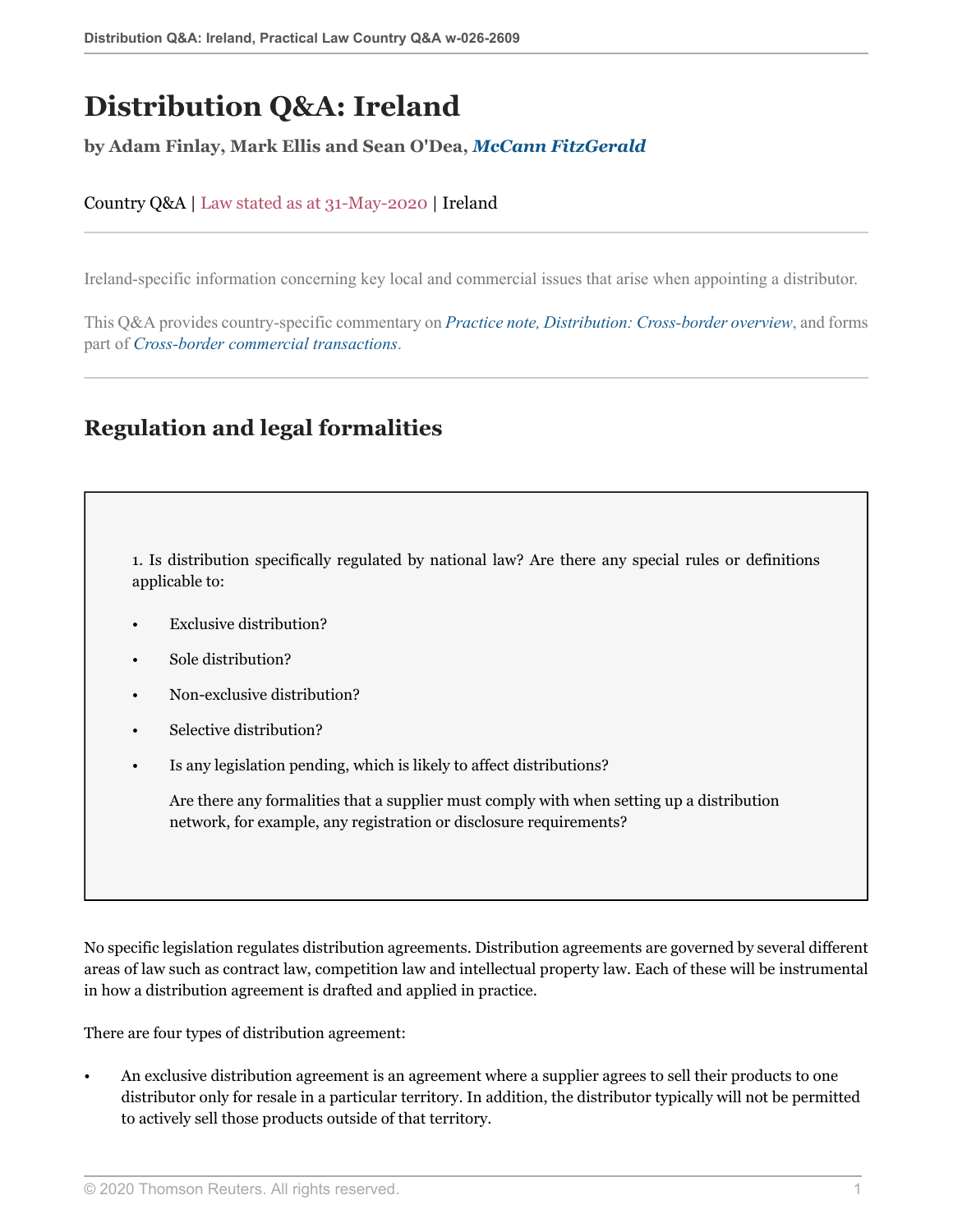- Sole distribution refers to a situation where a supplier retains the right to sell to consumers directly in a territory while a sole distributor is also appointed to distribute the goods in the same territory.
- Non-exclusive distribution involves a situation where a supplier retains the right to sell to consumers directly in a territory while a distributor may be one of several third parties who can also sell in that territory.
- Under a selective distribution system the supplier undertakes to sell the contract goods or services, either directly or indirectly:
	- only to distributors selected on the basis of specified criteria; and
	- where these distributors undertake not to sell those goods or services to unauthorised distributors within the territory reserved by the supplier to operate the system.

Parties wishing to provide for sole, exclusive, non-exclusive or selective distribution systems should explicitly state so in their contracts. They should precisely define the rights and obligations of the supplier and distributor.

The Competition and Consumer Protection Commission (CCPC), Ireland's competition law enforcement agency, does not currently have the power to impose fines for breach of restrictions on anti-competitive agreements (including distribution agreements).

Only the Irish courts may issue fines, following criminal proceedings, for breaches of competition law (both the prohibition on anti-competitive agreements and on abuses of a dominant position). Fines for breaches of substantive competition law may be as high as the greater of EUR5 million or 10% of the annual turnover of the undertaking involved, and/or imprisonment. Only the Irish courts may grant orders for interim or permanent measures by way of injunction (following civil proceedings). Anti-competitive agreements are also deemed void and unenforceable by statute.

EU Directive 1/2019, which must be transposed into Irish law by February 2021, requires that national competition authorities be given the power to impose (or to request courts to impose) civil/administrative fines and interim measures on undertakings.

There are no registration requirements that specifically apply to distribution agreements.

2. Are there any laws, regulations or case law which apply to agency relationships that might be interpreted in such a way as to apply to a distributor relationship as well?

No. Distribution agreements are distinct from agency agreements. A distributor under a distribution agreement acts on its own account, and its relationship with the supplier is subject to competition laws.

An agency agreement will not contravene competition law rules, provided it is a genuine agency arrangement. The labels which the parties to the agreement apply to the agreement will not determine whether or not it is an agency agreement. Rather, the CCPC and the European Commission, as well as the EU and Irish courts, will look at the actual arrangements between the parties to determine if the relationship gives rise in reality to an agency agreement.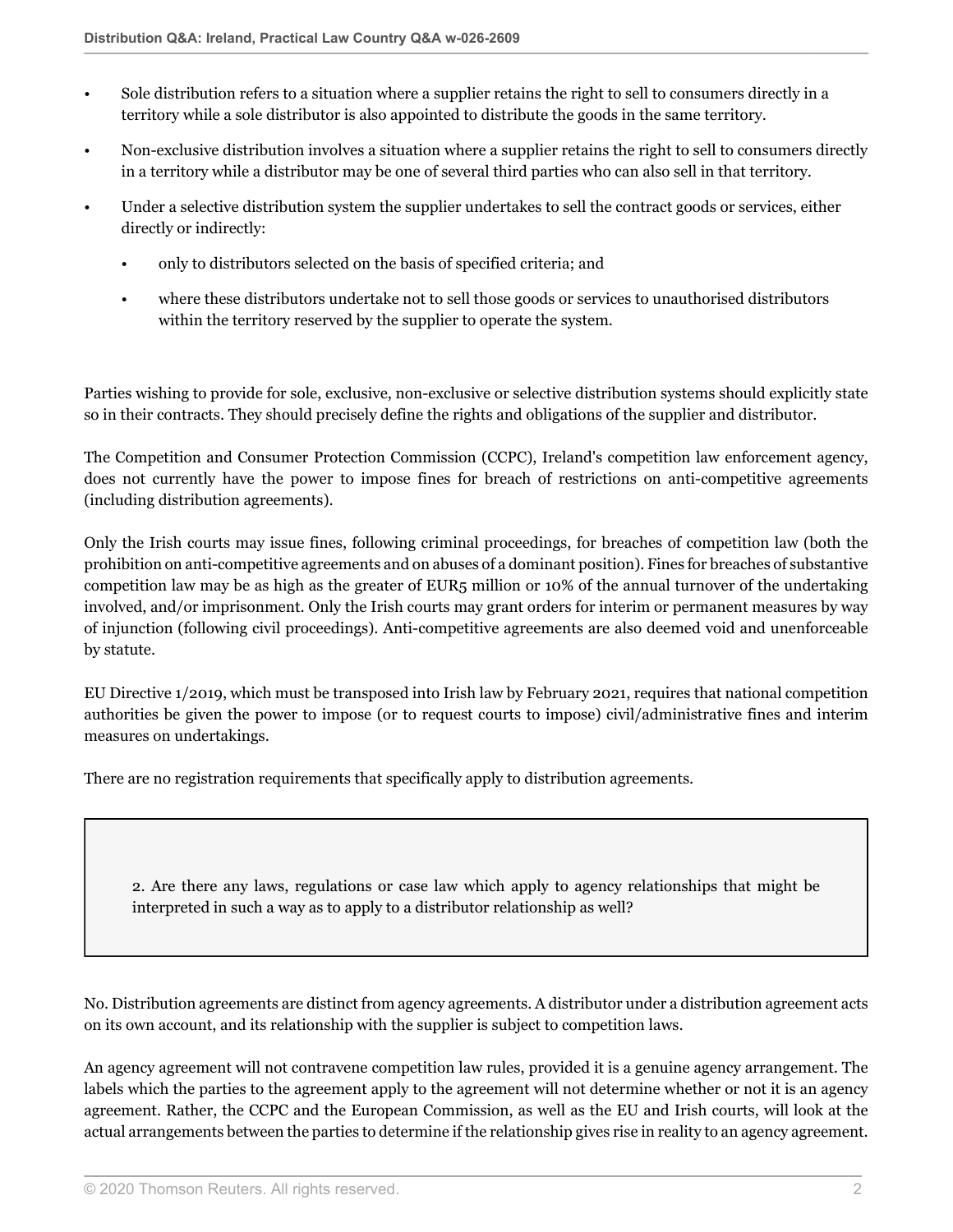An agent will typically have the power to enter into agreements that are binding on the principal, and will bear only a very limited risk in relation to the agreements they conclude on behalf of their principal.

To help avoid any confusion it is, however, advisable to include language expressly disclaiming an agency relationship in the distribution agreement, and to ask the distributor to make it clear to its customers that it is a distributor and not an agent.

# **Competition law**

<span id="page-2-0"></span>3. Are there any national laws or regulations that would affect the following business practices:

- Grant of exclusive territory?
- Tied selling?
- Territorial restrictions?
- Customer restrictions?
- Resale price maintenance?
- Minimum purchase targets?
- Imposition by the supplier of restrictions on the sources of supply to distributors?
- Refusal to deal?

Irish and European Union competition law apply to all of the above-mentioned business practices.

Section 4 of the Competition Act 2002 (as amended) is the Irish law equivalent to Article 101 of the TFEU. Given their similarity, it is helpful to consider both section 4 and Article 101 in tandem.

These provisions prohibit anti-competitive agreements between undertakings, as well as concerted practices. Section 4(5) of the Competition Act 2002, which is the equivalent of Article 101(3) of the TFEU, permits agreements which would otherwise be prohibited under section 4(1) in certain circumstances. To be permitted, an agreement must:

- Improve the production or distribution of goods or the provision of services, or promote technical or economic progress.
- Grant consumers a fair share of the resulting benefit.
- Not either impose on the undertakings concerned terms which are not indispensable for the attainment of those objectives, or allow the undertakings concerned the possibility to eliminate competition.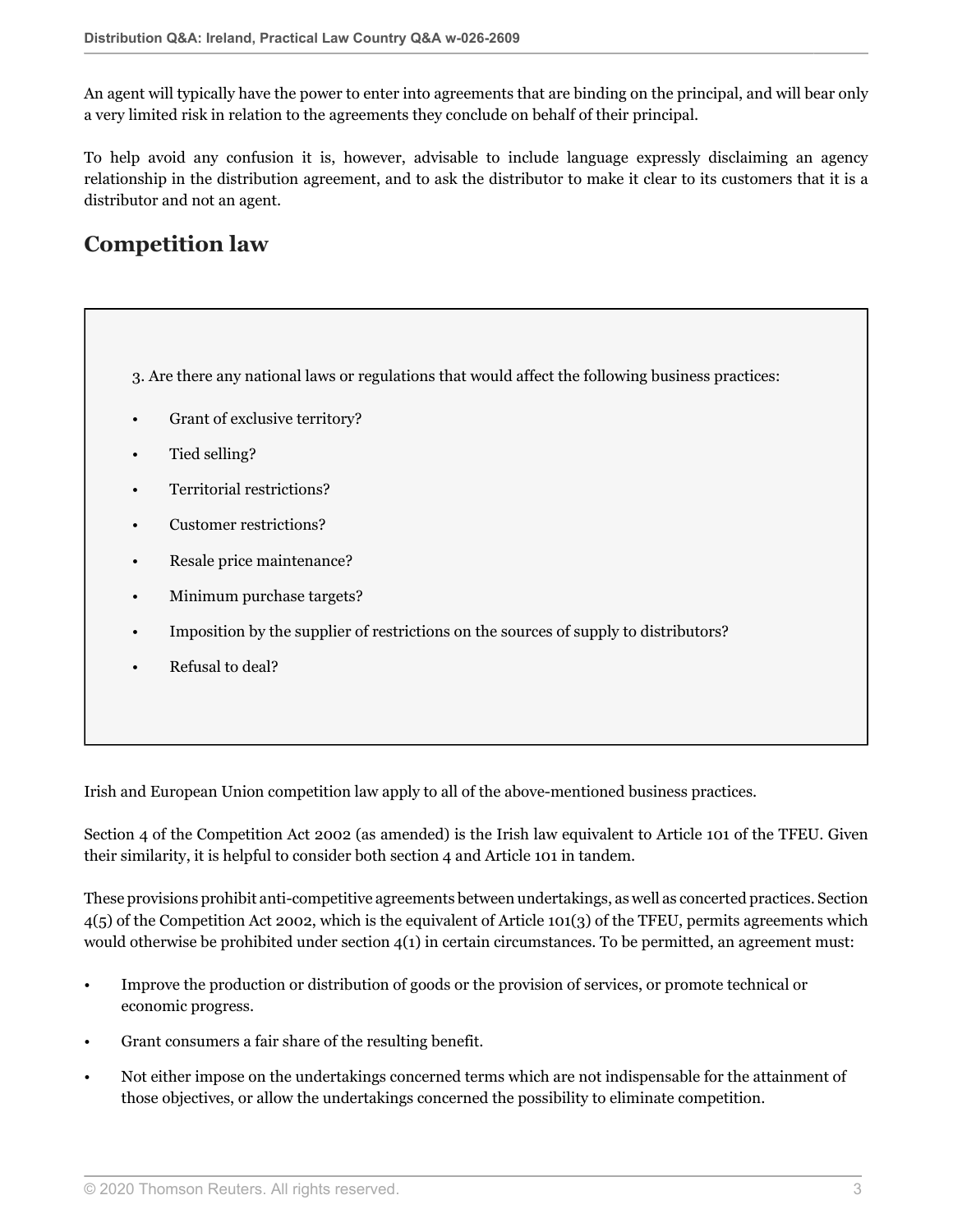Section 4(3) of the Competition Act 2002 allows the CCPC to approve categories of agreement by written declaration if the CCPC is of the view that the agreement complies with section  $4(5)$ . In that regard, the CCPC has adopted a Declaration dealing with Vertical Agreements and Concerted Practices (Decision D/10/001), together with a Notice in respect of Vertical Agreements and Concerted Practices (Decision N/10/01).

The Declaration and Notice are largely based on the European Commission's Regulation 330/2010 on Block Exemptions for Vertical Agreements (VBER) and its companion Guidelines on Vertical Restraints. There are two exceptions:

- There is no equivalent of Article 2(2) of the VBER (the exemption for retailer buyer pools, where no individual member of a buyer pool, or its connected undertakings, has an annual turnover in excess of EUR50 million).
- There is also no equivalent of the European Commission's De Minimis Notice in Ireland, meaning that there is also no Irish equivalent of paragraphs 8-11 of the Guidelines on Vertical Restraints.

Both the VBER and the Declaration dealing with Vertical Agreements and Concerted Practices provide that, where neither the distributor's nor the supplier's market share exceeds 30% on an individual basis, Article 101(1) of the TFEU and section 4(1) of the Competition Act 2002 will not apply. This is conditional on the distribution agreement not containing hardcore restrictions, such as requiring a distributor to charge a minimum price (resale price maintenance), along with other ancillary restrictions such as the requirement that any non-compete clause does not exceed five years in length (*Article 4, Declaration dealing with Vertical Agreements and Concerted Practices*).

In addition to section 4(1) of the Competition Act 2002 and Article 101(1) of the TFEU, consideration must also be given to section 5(1) of the Competition Act 2002 and Article 102 of the TFEU. These provisions prohibit a dominant undertaking from abusing its dominant position. Abuse of a dominant position includes the following practices:

- Imposition of unfair purchase or selling prices.
- Predatory prices (selling at a loss).
- Discrimination between trading customers.
- Refusing to supply or deal.
- Tying the sale of one product to another of the dominant firm's products.

As a general guideline only, a dominant undertaking is generally considered to be a firm with at least a 40% market share. However, this can vary depending on the industry in which the firm is active.

Because of its high market share, a dominant firm will not be able to benefit from exemptions for distribution agreements in the VBER or the Declaration dealing with Vertical Agreements and Concerted Practices. This means, for example, that selective distribution agreements entered into by a dominant firm cannot enjoy certain presumptions of lawfulness.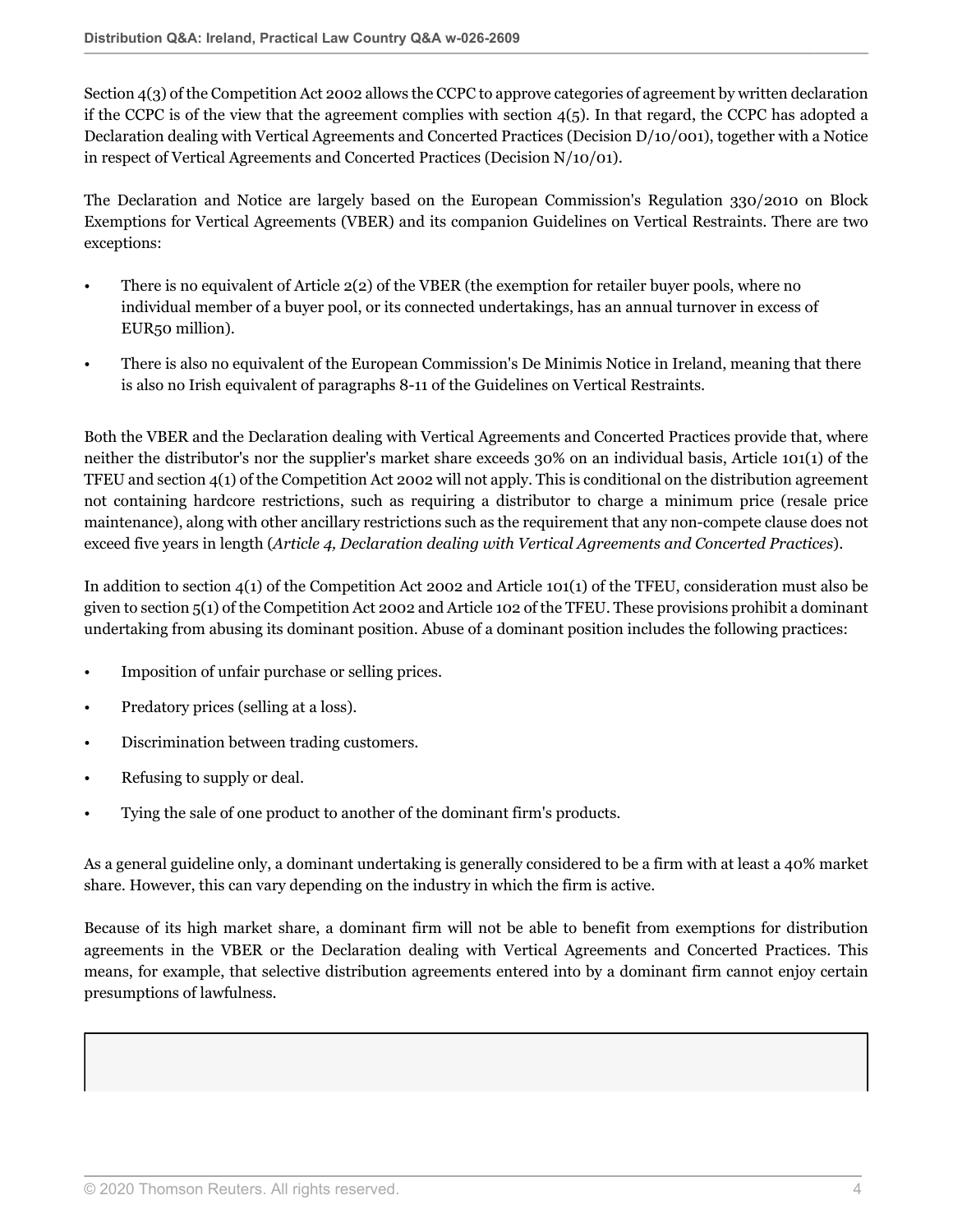4. Is there specific competition or anti-trust law regulation of exclusive and selective distribution? Describe briefly.

The full panoply of Irish and EU competition law rules will apply to exclusive and selective distribution agreements. Exclusive distribution and selective distribution are permitted by the Declaration dealing with Vertical Agreements and Concerted Practices and the VBER. However, combining exclusive or selective distribution with additional restrictions may result in withdrawing the protection of the Declaration dealing with Vertical Agreements and Concerted Practices and the VBER from an agreement.

Exclusive distribution is permitted by the VBER and the Declaration dealing with Vertical Agreements and Concerted Practices where only active sales outside the exclusive territory or customer group are prohibited. The distributor must always have a right to make passive sales in response to requests from customers. It is likely that the CCPC would follow the Guidelines on Vertical Restraints and not permit a combination of selective distribution and territorial exclusivity.

A supplier also has the right to restrict:

- Sales by a distributor that is a wholesaler directly to end users.
- Sales in a selective distribution system to unauthorised distributors.
- Sales by distributors of components provided to the distributor for incorporation to anyone who would then use those components for the manufacture of competing goods.

A supplier in a selective distribution system cannot restrict sales to end users by its customers who are retailers (but can restrict operations from an unauthorised location) and cannot restrict cross-supply between distributors in a selective distribution system.

The protections of the Declaration dealing with Vertical Agreements and Concerted Practices and the VBER do not apply to a selective distribution system if the distributors are restricted from selling the brands of competitors of the supplier.

5. Are there any national provisions relating to the imposition of minimum or maximum prices?

Resale price maintenance is prohibited as a hardcore restriction of competition (*section 4, Competition Act 2002*; and *Article 101, TFEU*). It cannot be exempted under the VBER or the Declaration dealing with Vertical Agreements and Concerted Practices.

Maximum or recommended prices are allowed, so long as they do not amount to a fixed or minimum sale price as a result of pressure from, or incentives offered by, any party.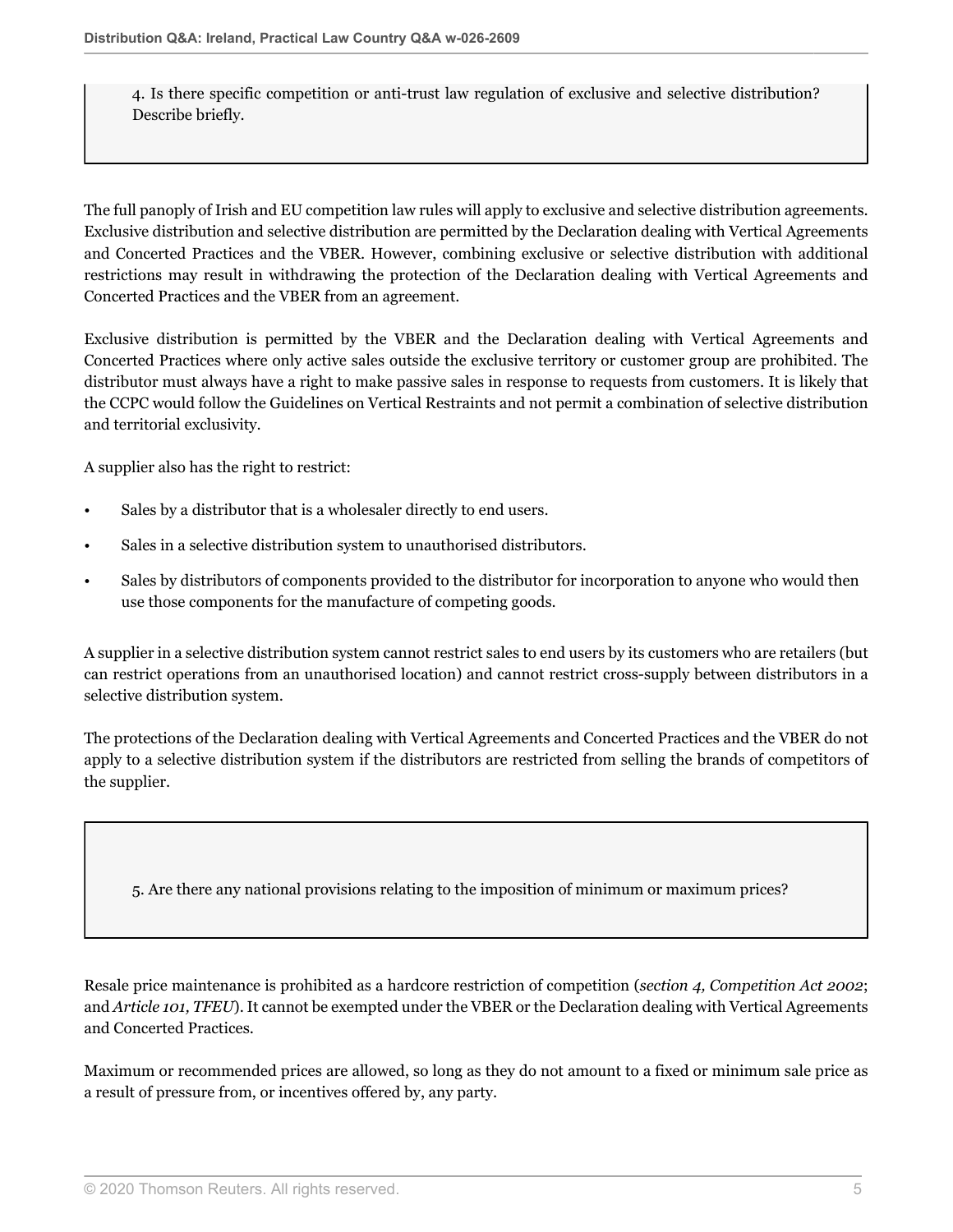Minimum pricing is allowed in very limited circumstances (*section 4(5), Competition Act 2002*; and *Article 101(3), TFEU*).

The European Commission's Guidelines on Vertical Restraints (paragraph 225) are instructive in this regard, as they provide examples of when minimum pricing could be justified. These scenarios include the introduction of a new product as a promotion technique or in a franchising context for a short term low price campaign lasting two to six weeks. A minimum price might also be justified where the extra profit margin is used to provide the customer with pre-sale services (where complex products are being sold).

<span id="page-5-0"></span>6. Can a supplier impose minimum purchase obligations or targets on a distributor?

Minimum purchase obligations require a distributor to purchase a set percentage of the contract goods or services from the supplier. This is permitted, so long as it is compliant with competition law. This obligation will be classed as a non-compete obligation under the Declaration dealing with Vertical Agreements and Concerted Practices and the VBER if the distributor has to purchase 80% or more of the contract goods or services from the supplier in a given year. In addition to falling under the 30% market share limit, to benefit from the VBER and the Declaration dealing with Vertical Agreements and Concerted Practices, an obligation must not exceed five years in duration.

Additional considerations apply when the firm involved is a dominant undertaking. Minimum purchase obligations and targets (including target-related rebates) may be classed as abuses of a dominant position. Note also that distributors in a selective distribution system must be permitted to cross-supply goods with other distributors in the system.

The distribution agreement can provide that, where any minimum purchase obligations are not achieved, a termination right or loss of exclusivity can apply.

For the potential consequences or sanctions for breach of competition law in respect of minimum purchase obligations, see *[Question 1](#page-0-0)*.

<span id="page-5-1"></span>7. Can a supplier impose exclusive purchase obligations on a distributor?

This is classed by the Declaration dealing with Vertical Agreements and Concerted Practices as a non-compete clause, which can be justified if the relevant market share thresholds (see *[Question 6](#page-5-0)*) are not exceeded and the exclusivity clause does not exceed five years. However, such an obligation is prohibited with regard to selective distribution systems, as distributors must be able to obtain the contractual goods or services from other members of the selective distribution system.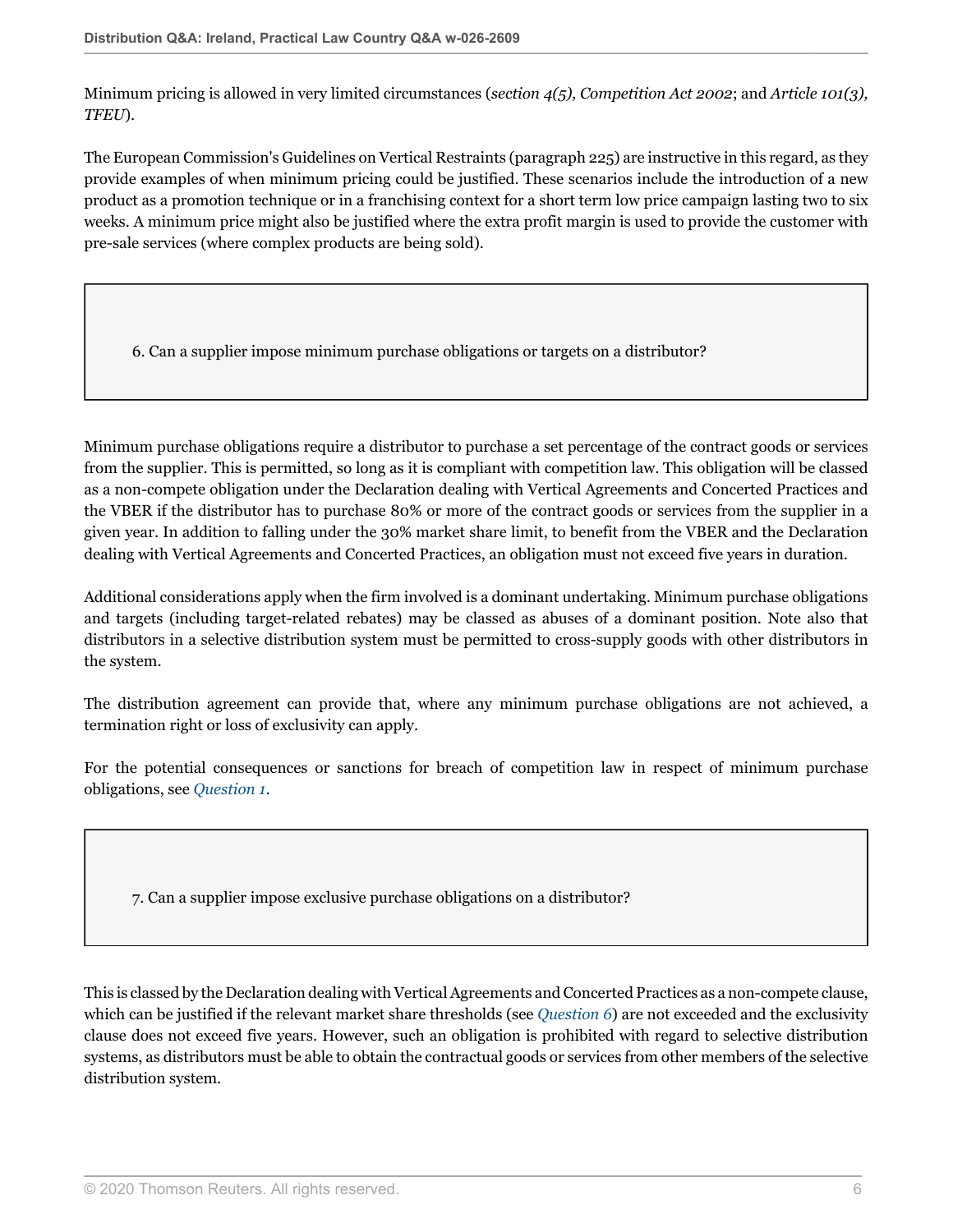8.Are there any laws or regulations relating to restrictive covenants or covenants not to compete during the distribution agreement? To what extent is it possible to continue the restrictions after the agreement has expired? In particular, to what extent does the geographical extent and or the length of time of the restriction affect its enforceability?

Both the VBER and the Declaration dealing with Vertical Agreements and Concerted Practices allow for non-compete clauses both during and after the expiry of the agreement.

A non-compete clause during the agreement must not exceed five years in length (see *[Question 6](#page-5-0)*). Restrictions on cross-supplies between distributors in a selective distribution system are also prohibited.

In relation to post-agreement obligations, a restriction on the manufacture, purchase, sale or resale of goods and services may be allowed if:

- The obligation relates to goods or services which compete with the contractual goods or services.
- The obligation is limited to the premises and land from which the distributor operated during the contractual period.
- The obligation is essential for the protection of the supplier's know-how which was transferred to the distributor.
- The duration does not exceed one year post-expiry of the agreement.

A restriction on the use of a supplier's know-how which has not been made public may be unlimited in duration.

If the VBER or the Declaration dealing with Vertical Agreements and Concerted Practices do not apply, then covenants will need to be individually reviewed in line with section 4 of the Competition Act 2002 and Article 101 of the TFEU.

In addition, regard must be had to the common law prohibition on restraints of trade, which takes a restrictive view of these clauses. To be enforceable, they must protect a legitimate interest. The clause can only apply for a reasonable period of time and to the geographical area in which the business is operating.

Additional considerations apply when the firm involved is a dominant undertaking, as these clauses could be classed as abuses of a dominant position.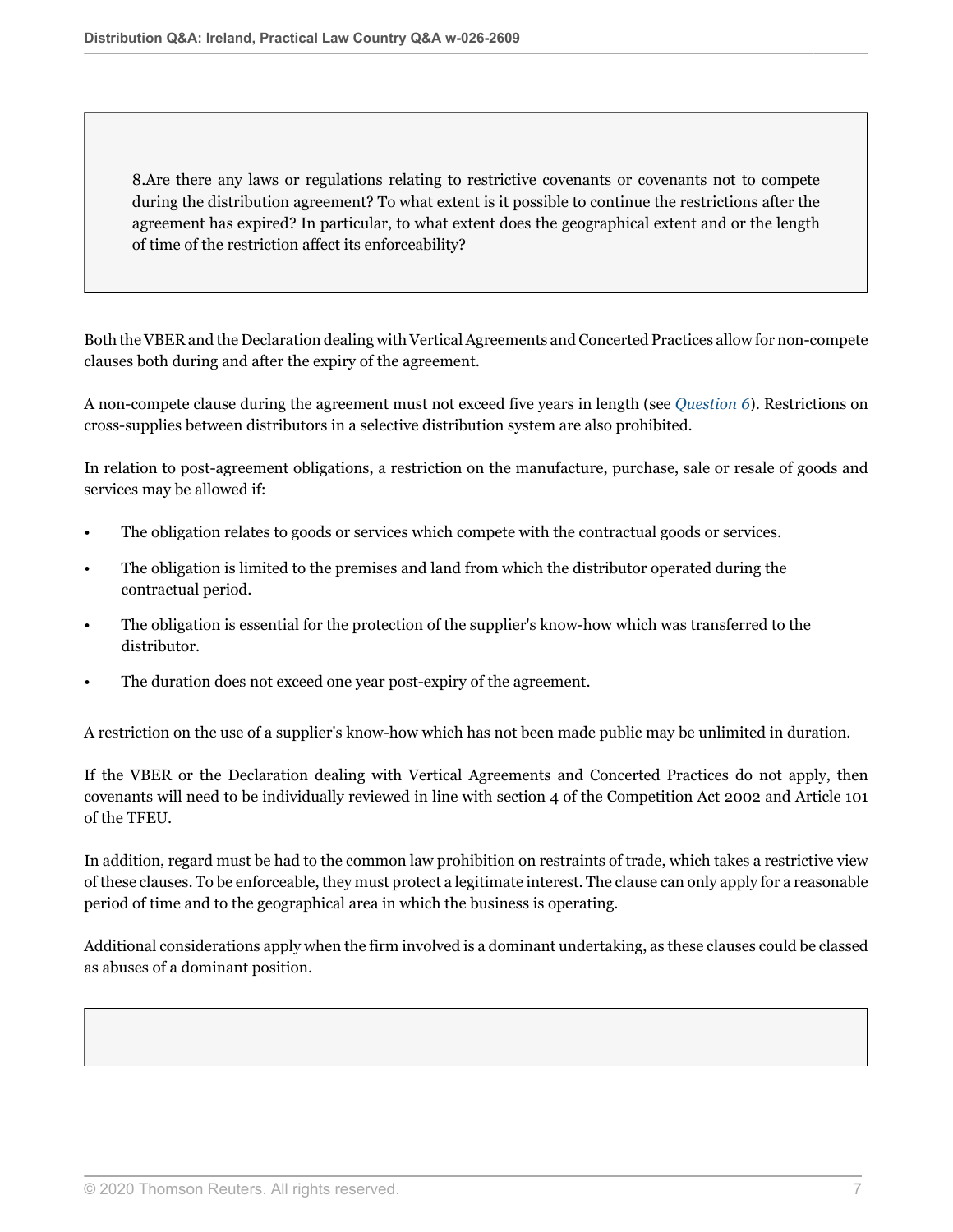9. Is the supplier free to impose on the distributor an obligation to buy and keep a full stock of each of the products comprised in the range of products which are the subject of the distribution agreement?

Such an obligation is not specifically restricted by the VBER or the Declaration dealing with Vertical Agreements and Concerted Practices. Therefore, an agreement benefiting from the protections of the VBER or the Declaration dealing with Vertical Agreements and Concerted Practices may include it.

In agreements outside the VBER and the Declaration dealing with Vertical Agreements and Concerted Practices, this provision will have to be individually assessed for competition law compliance. In the groceries sector, specific regulations imposed on large groceries undertakings may affect these practices.

10. Where a distribution network involves trading online how is this regulated?

Online trading is coming under greater scrutiny from the European Commission. Online arrangements will need to comply with the fundamental principles of competition law. Generally speaking, outright restrictions on online sales by distributors are prohibited.

However, in exceptional circumstances, limited restrictions on online sales may be permitted, such as where the supplier of luxury goods protects the luxury image of the goods by limiting the ways in which a distributor may resell the goods (for example, the Coty ban on sales of its products on Amazon, upheld by the CJEU).

Of particular relevance is the European Union's Geo-Blocking Regulation, which came into force on 3 December 2018. Geo-blocking involves discriminating between consumers based on their geographical location. It is prohibited by the Regulation unless it can be justified (for example, where there is a duty to comply with a legal obligation).

# **Intellectual property**

11. Does a distributor enjoy an implied licence to use the supplier's intellectual property rights in performance of its obligations under the distribution agreement?

Depending on the contract terms, an Irish court may imply such a licence (for example, to give business efficacy to the distribution rights granted). However, an express licence grant should be included in the distribution agreement, so that both parties are clear as to the precise scope of the licence and any obligations on the distributor in relation to intellectual property. It is also advisable (for the supplier) for the agreement to state that any goodwill from use of the intellectual property will be for the benefit of the supplier.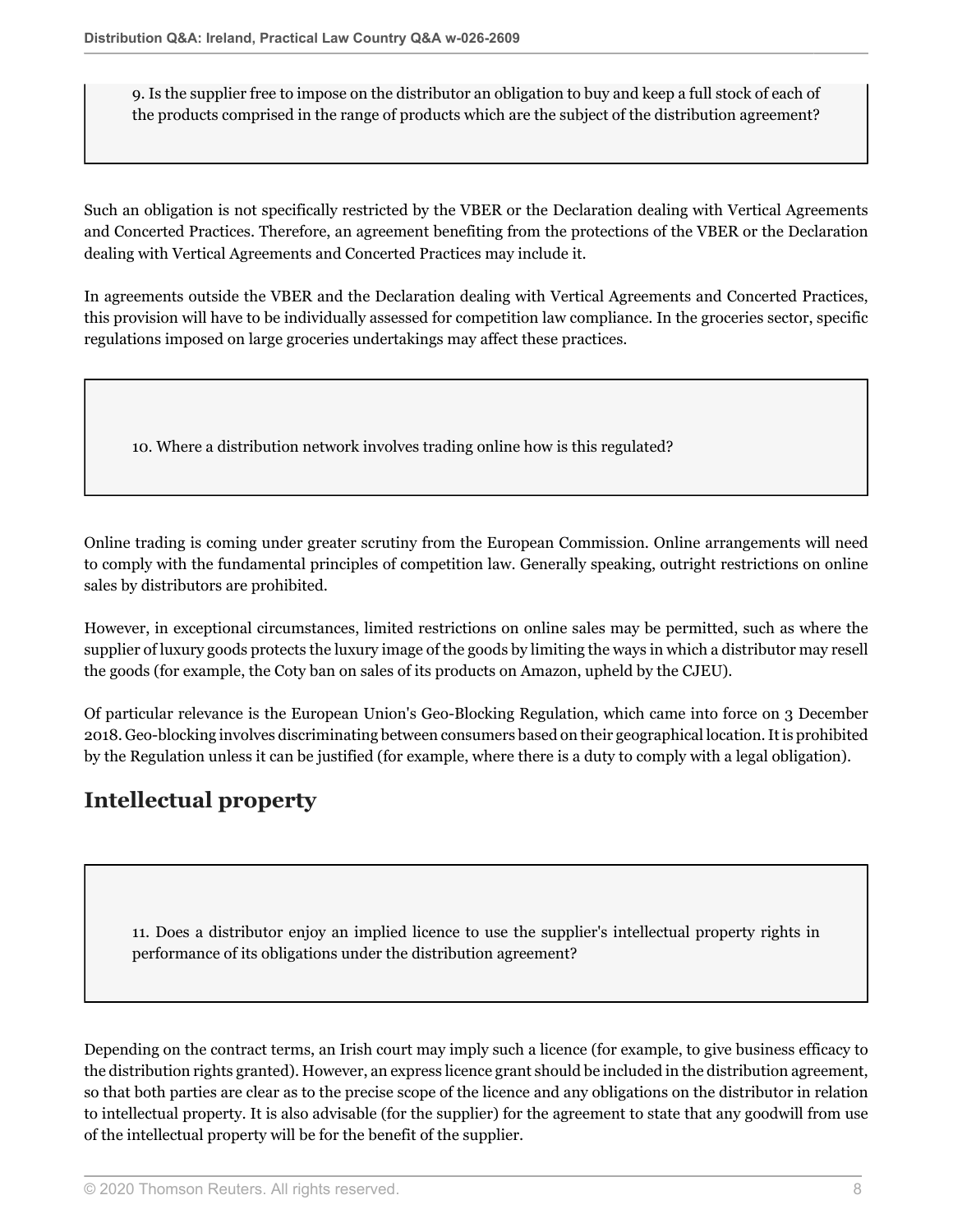12. Is registration of intellectual property licences possible? Does this give any added protection?

It is possible to register licences of registered trade marks (*sections 29(2)(c) and 32, Trade Marks Act 1996, as amended*). It is preferable to register a licence grant as soon as practicable. Non-recordal of a trade mark licence results in a number of disadvantages, in particular for a licensee:

- Unless and until registration is made, the licensee is unable to enforce its rights against a person acquiring a conflicting interest in ignorance of them (*section 29(3), Trade Marks Act 1996, as amended*).
- A court is not entitled to award costs to the licensee in infringement proceedings unless (*section 29(4), Trade Marks Act 1996, as amended*):
	- an application for registration of the licence was made not later than six months from the date of the licence transaction; or
	- the court is satisfied that it was not practicable for the licence grant to be registered, and that an application was made as soon as practicable after the expiry of that period.

13. If the supplier is based abroad, does the distributor need to be registered as owner or user of the trade mark to be able to import goods bearing the trade mark?

No.

14. Does the distributor become entitled to any rights in a trade mark (or any other intellectual property right) by virtue of selling the trade-marked products in its territory?

Generally no. However, there is a risk that, unless the distribution agreement expressly states that trade mark goodwill will benefit the supplier, the distributor may acquire goodwill in relation to the trade marks it uses in its distribution activities. It is therefore advisable that the contract expressly regulate this.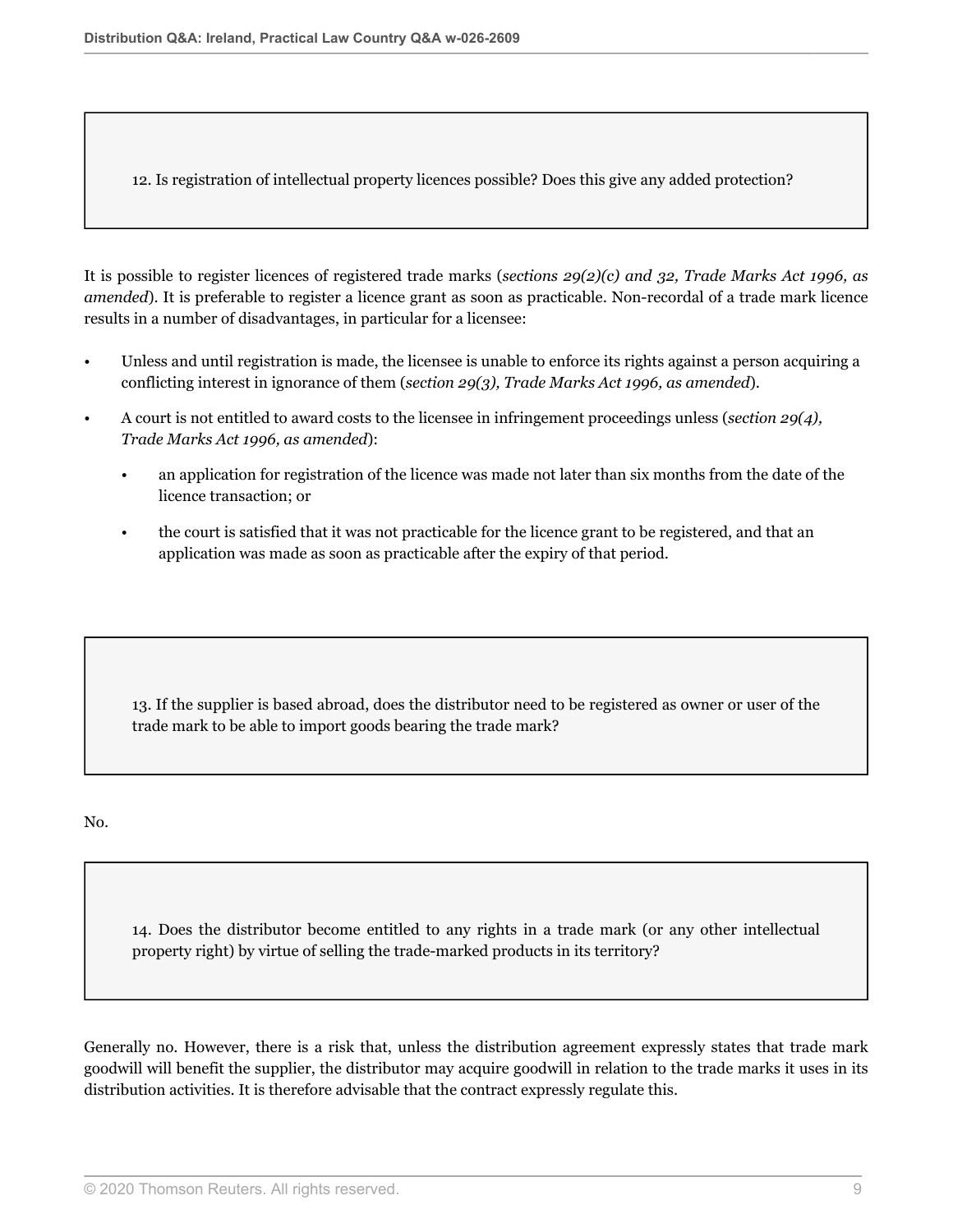15. Are there any competition law or anti-trust implications of licensing intellectual property rights?

The VBER and the Declaration dealing with Vertical Agreements and Concerted Practices exempt the licensing by the supplier of intellectual property (IP) rights as long as the licensing of those rights is not the primary purpose of the agreement.

If the supplier is a dominant undertaking, then a refusal to grant a licence for the use of IP to another company might be deemed to be an abuse of a dominant position, particularly if the IP at issue is essential for the development of a new product.

16. Can the supplier impose restrictions on the use of the supplier's confidential information by a distributor either during or after the expiration of the distribution agreement?

Yes, subject to competition law and the common law concerning permissible restraints of trade.

## **Employment law**

17. Is there a risk that distributors may be treated as employees of the supplier?

<span id="page-9-0"></span>This will not usually be a material risk (on the assumption that the supplier and distributor are corporate entities operating separately, each with their own employees), but depending on the nature of the relationship there could in theory be a risk of the TUPE regulations (see *[Question 18](#page-9-0)*) applying (for example, if the distributor provides related services to the supplier, this may trigger TUPE on termination of the agreement).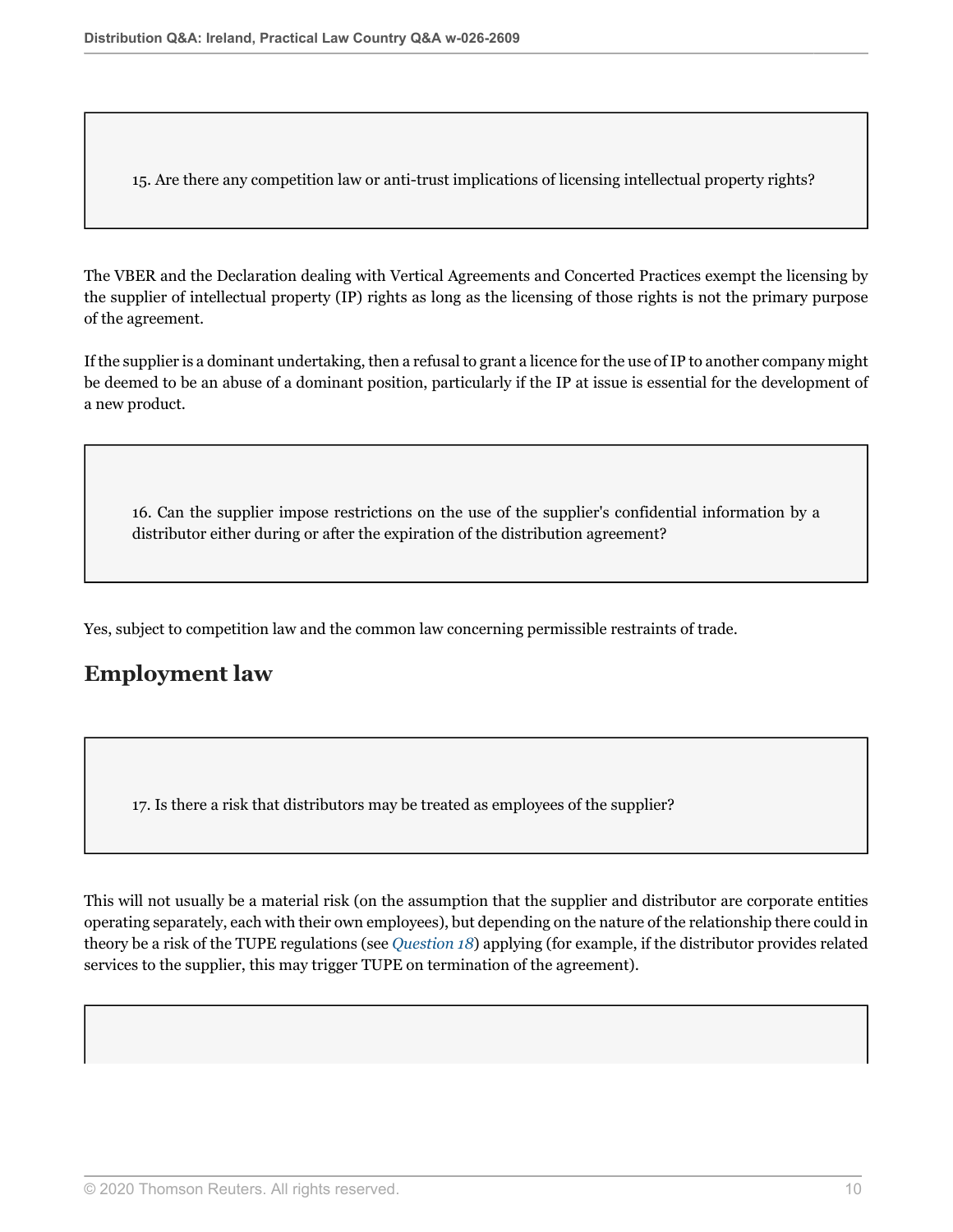18. Could employment liabilities of an outgoing distributor be transferred to a new distributor or to the supplier itself?

This may be a concern where, after the termination of the distribution agreement, the supplier proposes to appoint another distributor as a replacement or to set up an in-house distributor. Where there is a service provision change, the contracts of employment of the employees assigned to provide the services are not terminated but are transferred to the replacement service provider.

Under S.I. No. 131/2003 European Communities (Protection of Employees on Transfer of Undertakings) Regulations 2003 (TUPE), if there is a service provision change of this type, the employees of a previous distributor could be held to be employees of the replacement distributor (or of the supplier where the distribution services move in-house).

## **Tax**

19. Will a foreign supplier who appoints a distributor directly in the national territory be regarded as carrying on business for tax purposes in that territory?

A distributor typically has independent status acting in the ordinary course of its business, and will therefore not be a permanent establishment of the foreign supplier. In these circumstances, the foreign supplier will generally not be regarded as carrying on business for tax purposes in Ireland.

20. Are any withholding or other taxes levied in the territory on remittance monies? When and by whom are they payable?

Remitting monies received under most commercial arrangements by a distributor will not give rise to any Irish withholding taxes. However, withholding taxes can be levied in Ireland in some circumstances, (for example):

- Payment of rent to non-resident landlords.
- Payment of interest on bank deposits (DIRT).
- Disposal of certain capital assets by non-residents.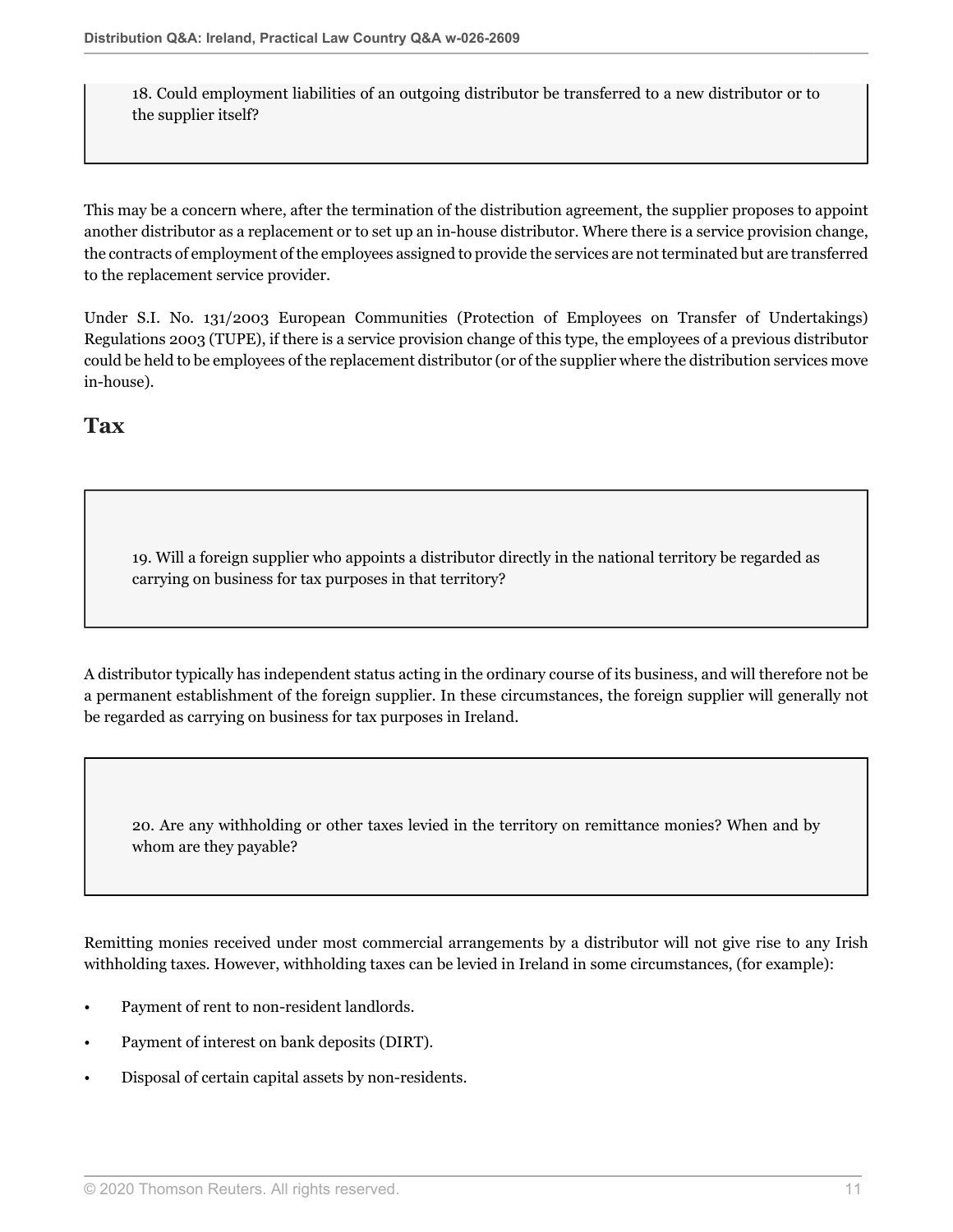- Payments made by a principal contractor to a sub-contractor in the construction, forestry or meat processing industries.
- Payment of patent royalties.
- The making of certain pure-profit annual payments.
- Distributions made by Irish resident companies.
- Payments of employment income.

21. Will there be any difficulties in a domestic distributor making payment to a foreign supplier, either in local currency or in the currency of the supplier's country? Are there any exchange controls in operation?

There should be no difficulty with an Irish distributor paying a foreign supplier either in Euros (the local currency in Ireland) or in the currency of the supplier's country. There are no exchange controls in operation in Ireland. There are also no restrictions on the repatriation of earnings, capital, interest or royalties. Repatriation payments can be made in any currency. Approval is not needed for foreign investment or capital importation.

# **Product liability**

22. To what extent is it possible to exclude liability as between the distributor and supplier for the supply of defective goods or services? To what extent can a distributor be indemnified against product liability claims?

Under the Unfair Terms in Consumer Contracts Regulations 1995, in a business to consumer contract, a term which has the object or effect of excluding or limiting the seller or supplier's legal liability in the event of a consumer's death or personal injury resulting from an act or omission of that seller or supplier is unenforceable against the consumer. However, there is no equivalent legislative provision that applies in the case of business to business contracts.

In general, parties do not seek to exclude or limit liability for death or personal injury caused by negligence. It is possible that if they purported to do so, then a court would not uphold such an exclusion or limitation, on public policy grounds.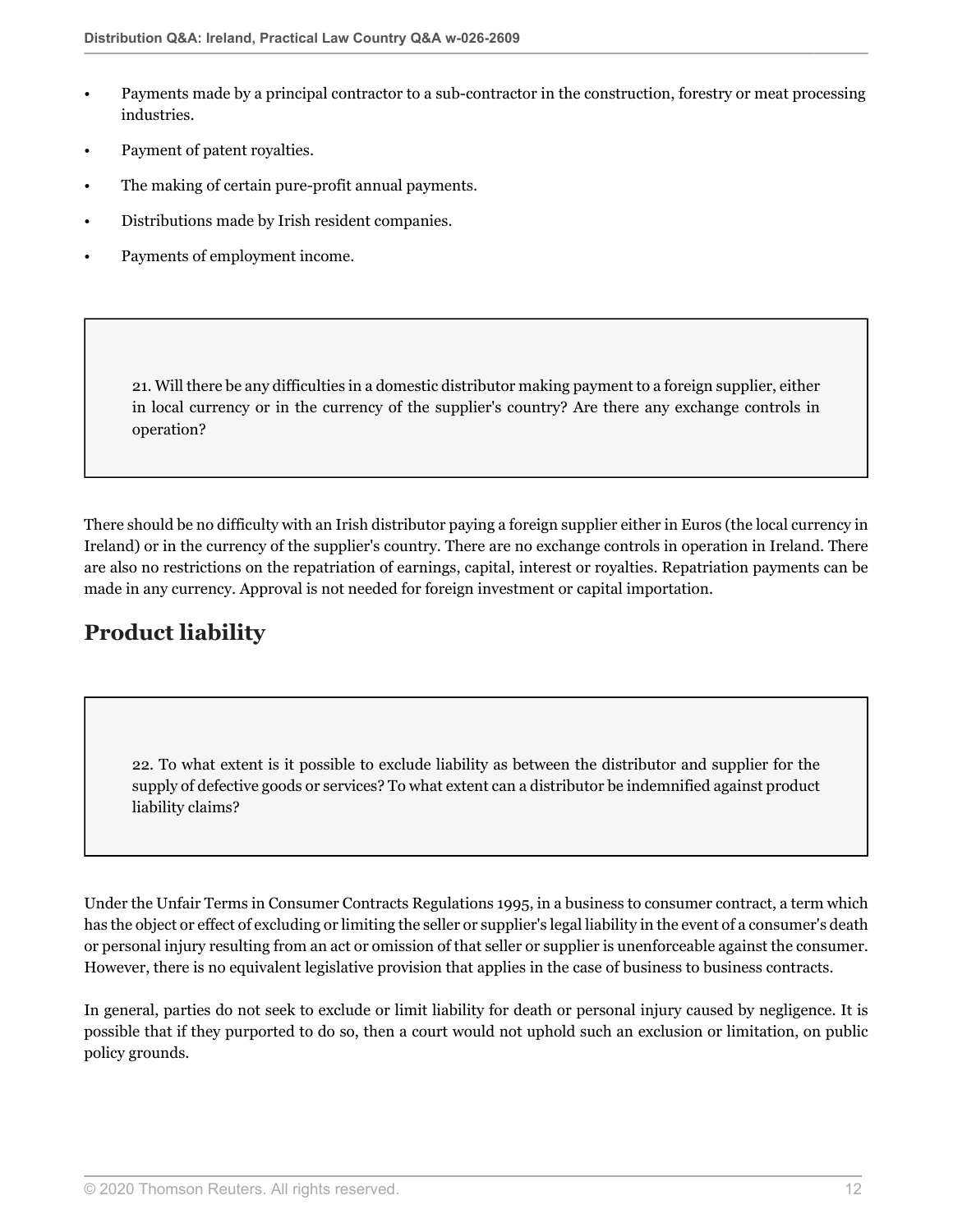In addition, liability under the Liability for Defective Products Act 1991 for the supply of defective products cannot be limited or excluded (*section 10, Liability for Defective Products Act 1991*). A party will be liable in tort for damage caused wholly or partly by a defect in its products under the provisions of that Act if that person:

- Is the producer of the goods.
- Is the importer of the goods into the EU.
- Has held itself out as the producer by putting its name or trade mark on the products.
- Fails to identify the importer or producer within a reasonable time following a request from a person who has suffered damage.

The distributor may consider requesting one or more specific indemnities from the supplier.

## **The distribution agreement**

23. Are any particular formalities required in relation to distribution agreements?

There are no required formalities for distribution agreements in Ireland. The general principles of contract law will apply. An appropriate bespoke written contract should be negotiated and agreed which sets out the relevant rights and obligations of the parties.

24. Is it possible to incorporate the supplier's standard conditions of sale into the distribution agreement? What do such standard conditions normally cover?

Yes. Subject to certain limitations (namely competition law), it is up to the parties to the agreement to decide its contents. Standard terms and conditions of sale (as opposed to the distribution agreement generally) typically cover:

- Description, specification and price of goods in question.
- Payment mechanism and timeframes.
- Any discounts allowed.
- Obligations as regards time and place of delivery of the goods.
- Any insurance obligations in relation to the goods.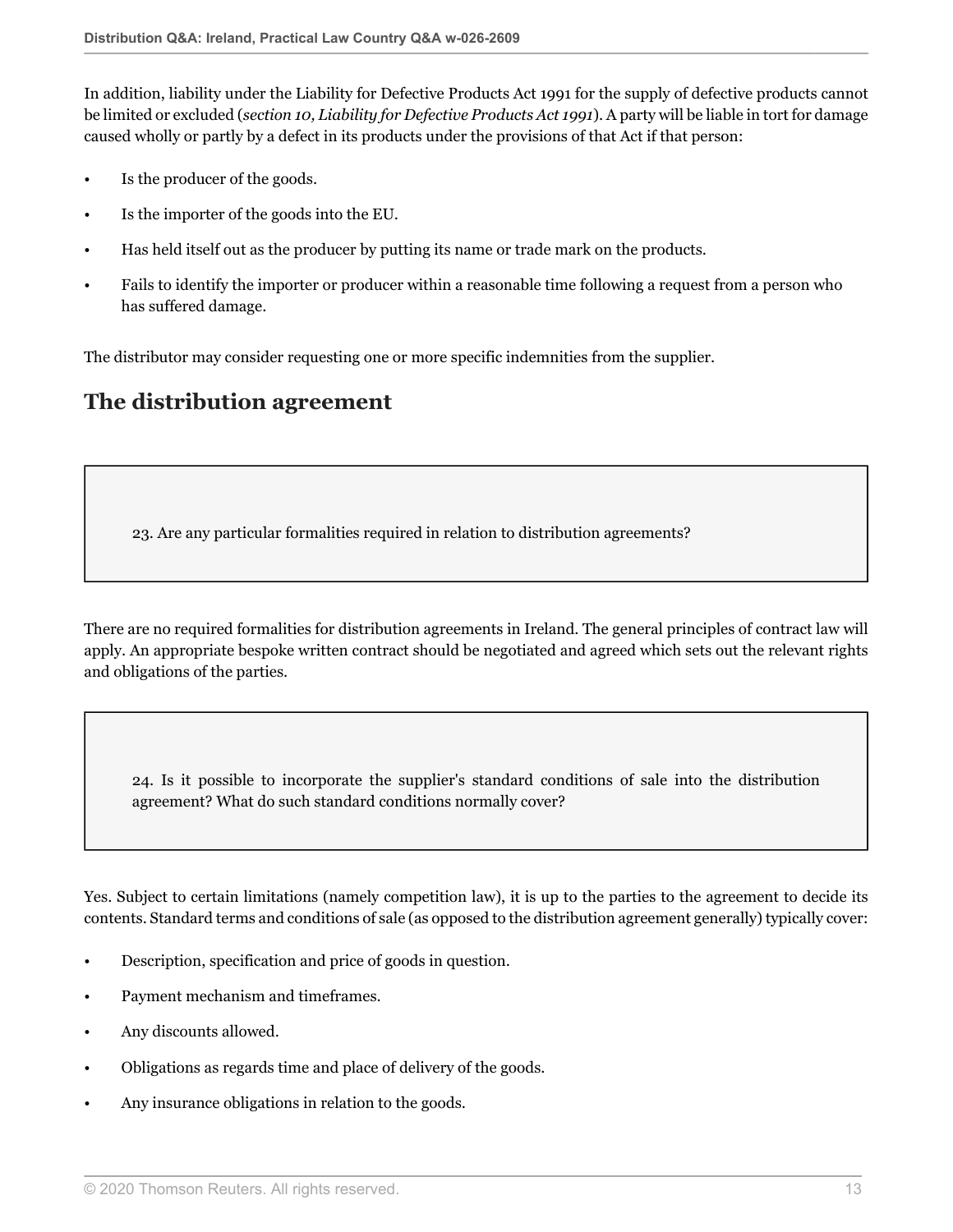- When risk and title to the goods will pass.
- Consequences of any defects in the goods (including repair, replacement and limitation of liability).
- Ordering procedure and cancellation rights in connection with any orders for goods.
- IP ownership and any licensing issues.

25. Does national law impose any obligations on the supplier or the distributor? Are there any obligations of either party which are typical due to local custom?

There are various general obligations on manufacturers and suppliers of goods.

The Sale of Goods Act 1893 (as amended by the Sale of Goods and Supply of Services Act 1980) provides that, in any sale of goods, certain terms are implied as to title, price, delivery and quality. The most important is that the goods must be of satisfactory quality and fit for their purpose.

There are further requirements under the European Communities (General Product Safety) Regulations 2004, which imposes a duty on manufacturers to ensure that products placed on the market are safe and do not pose a risk to the health or safety of consumers.

The common law tort of negligence will also apply. This creates civil liability if losses are a reasonably foreseeable consequence of the supplier or the distributor taking less than reasonable care.

There are also many product-specific regulations for areas such as foods and medicinal products which will apply on a sector by sector basis.

26.Are any terms implied by law as to the supplier's title to the goods? Is any specific wording necessary and do buyers normally impose a higher standard than is implied by law?

Yes. It is an implied condition of a sale of goods contract that a seller has the right to sell the goods (*section 12(1)(a), Sale of Goods Act 1893, as amended*). There is also an implied warranty that the goods are free from undisclosed charges and encumbrances (*section 12(1)(b), Sale of Goods Act 1893, as amended*).

Parties to a contract are not permitted to exclude this, and any attempt to do so may render the relevant clause void. However, there is an exception to this general rule which states that nothing prevents the parties to such a contract from excluding or varying any right, duty or liability which is imposed by sections 12 to 15 of the Sale of Goods Act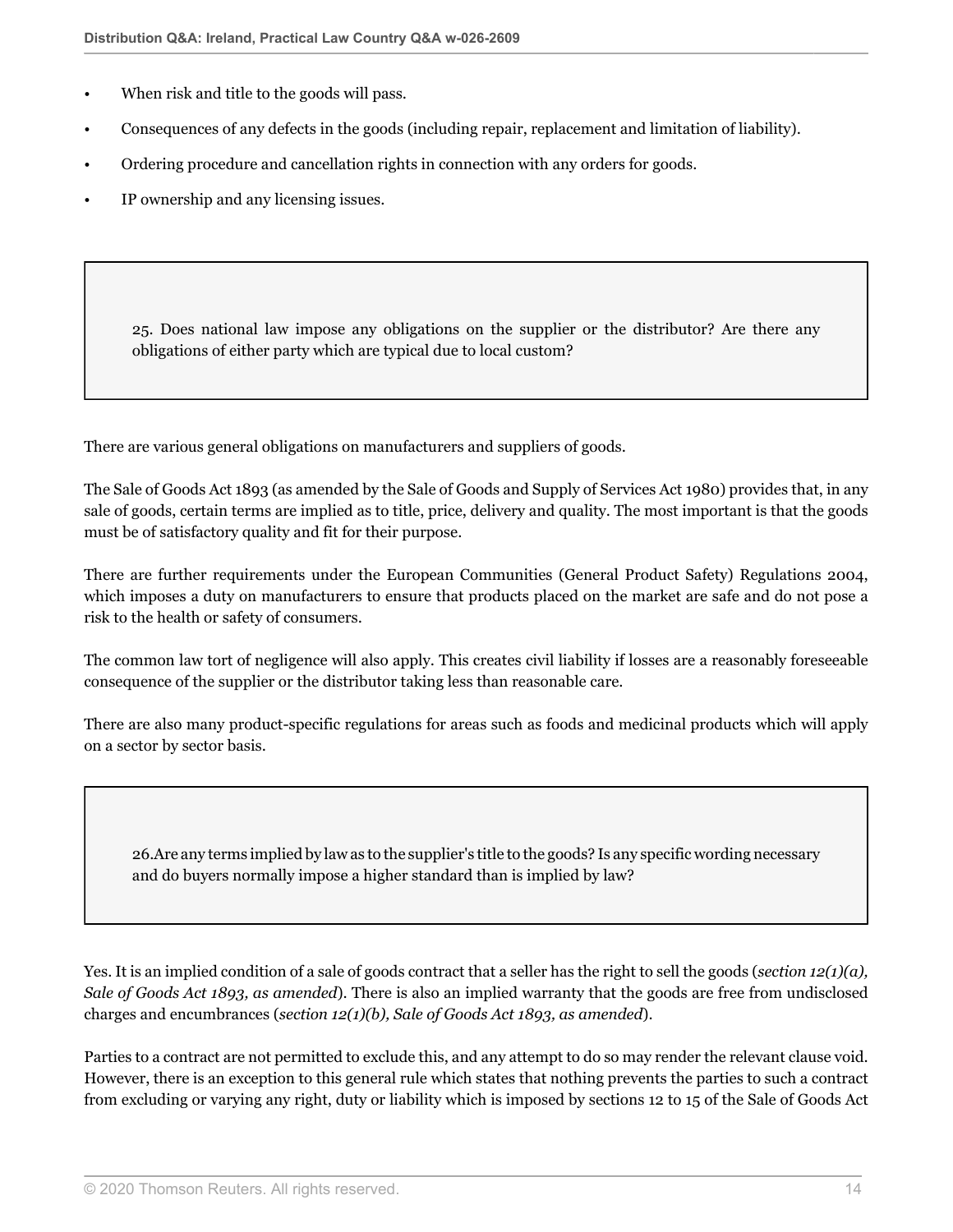1893, as amended, in relation to "a contract for the international sale of goods" (*section 61(6), Sale of Goods Act 1893, as amended*).

Buyers of goods are only able to improve on these implied title/encumbrance warranties where they have the bargaining power to do so.

27. What term is commonly agreed for a distributorship? Does national law regulate the length of notice periods?

Under common law in Ireland, there is no set or common term for a distribution agreement. A distribution agreement can run for any specific period agreed between the parties or for an indefinite period.

If a contract is silent on the term and on termination without cause, the agreement will be terminable on the giving of reasonable notice by either party to the other party. However, it is prudent to provide expressly for the term of the agreement and also to set out expressly the circumstances in which the agreement can be terminated. This is however subject to competition law principles, which may require a term of no longer than five years (see *[Question](#page-2-0) [3](#page-2-0)*, *[Question 6](#page-5-0)* and *[Question 7](#page-5-1)*).

28. What events will be regarded in law as justifying termination of the distribution agreement? Do any statutory obligations arise on termination? What provision is usually made in the agreement for termination?

Apart from any express termination rights set out in the contract, the common law provides that the right to terminate will arise where the breach amounts to a repudiatory breach, where the breach is fundamental (that is, it goes to the root of the contract so as to deprive the innocent party of the commercial benefits envisaged) or where there is a breach of a condition.

However, it is standard practice for parties to negotiate specific express termination provisions rather than relying (exclusively) on common law provisions. The parties should decide whether either or both the supplier and the distributor should be granted each express termination right. The following are common termination events:

- For convenience and on notice, possibly after an initial term.
- Material breach.
- Insolvency of the other party.
- On a change in control or ownership of the other party.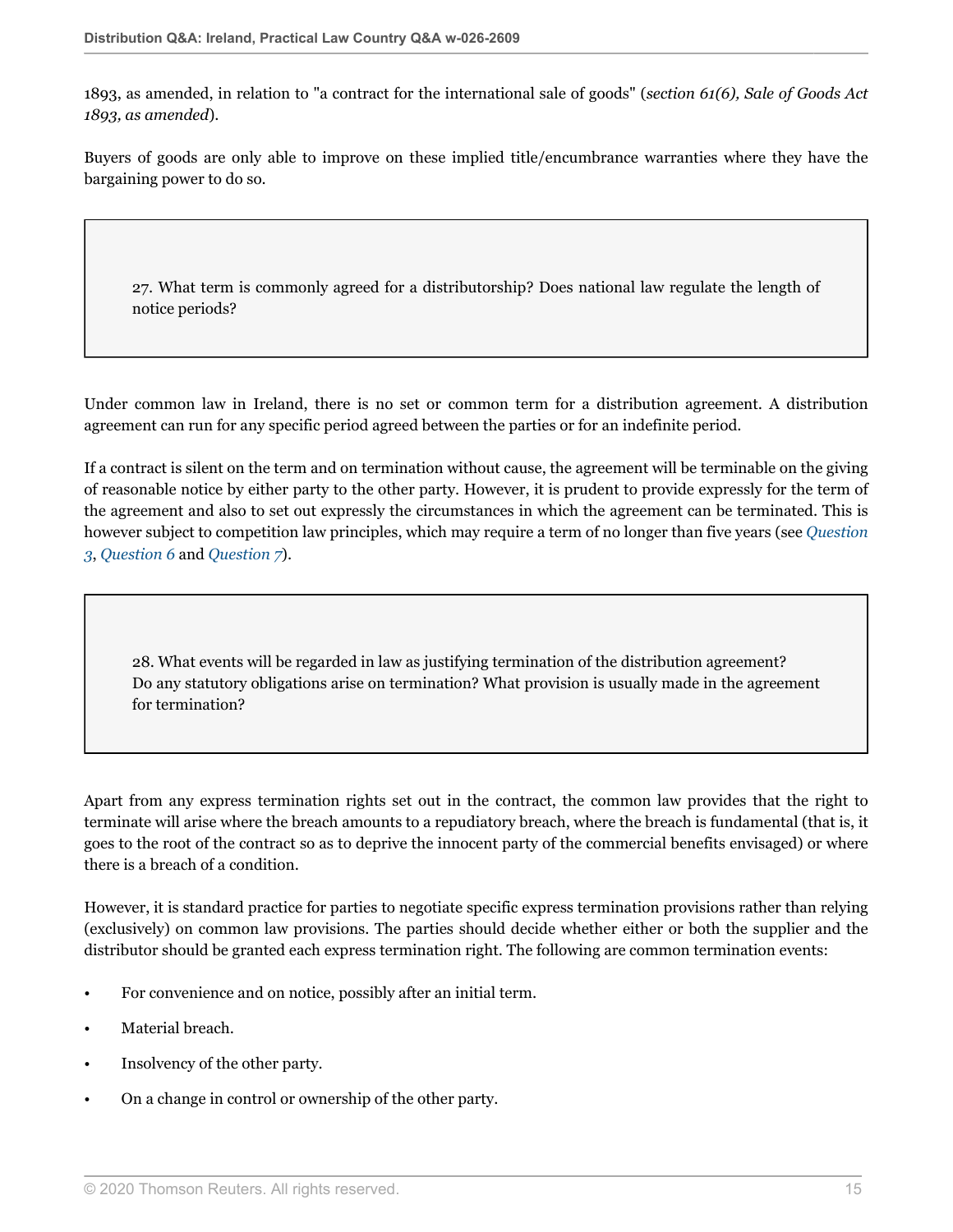• Non-compliance with (particular) applicable national laws or where a relevant regulatory consent is no longer held (for example, a marketing authorisation for a drug).

To preserve the common law rights to terminate, any express rights to terminate should be expressed to be without prejudice to the parties' other rights and remedies.

The agreement should also set out the consequences of termination (for example, the return of confidential information, and any transitional period to allow the distributor to sell up remaining stocks).

29.What rights does the distributor have to compensation on termination of the distribution agreement or discontinuation of supply of the products? How is compensation for termination / discontinuation of supply calculated?

Outside the application of the law on commercial agents (which ordinarily ought not to apply to distribution agreements as distributors are not usually given authority to negotiate the sale and purchase of goods or to conclude transactions on behalf of the supplier), Irish law does not provide for a distributor to be compensated on termination or discontinuation of supply, except where the termination by the terminating party is in breach of the relevant contract, and therefore a wrongful termination. Compensation will be calculated as damages by reference to normal contractual principles (for example, taking into account the remoteness of the loss and the extent to which the nonterminating party has mitigated its losses).

See further on the law applicable to commercial agents in Ireland at Country Q&A, Agency: Ireland.

30. Where the distributor holds stock or money or other property belonging to the supplier, can the supplier assert its rights of ownership against third parties:

- In the event of insolvency of the distributor?
- In the event that the distributor has dishonestly disposed of them to third parties?

Generally, monies due to the supplier in such a situation will be actionable and potentially recoverable only as a debt claim against the distributor. If there is no robust retention of title clause in the agreement, the distributor will commonly take title to the products before selling them on its own behalf, resulting in the supplier not being able to maintain a proprietary claim in respect of the goods.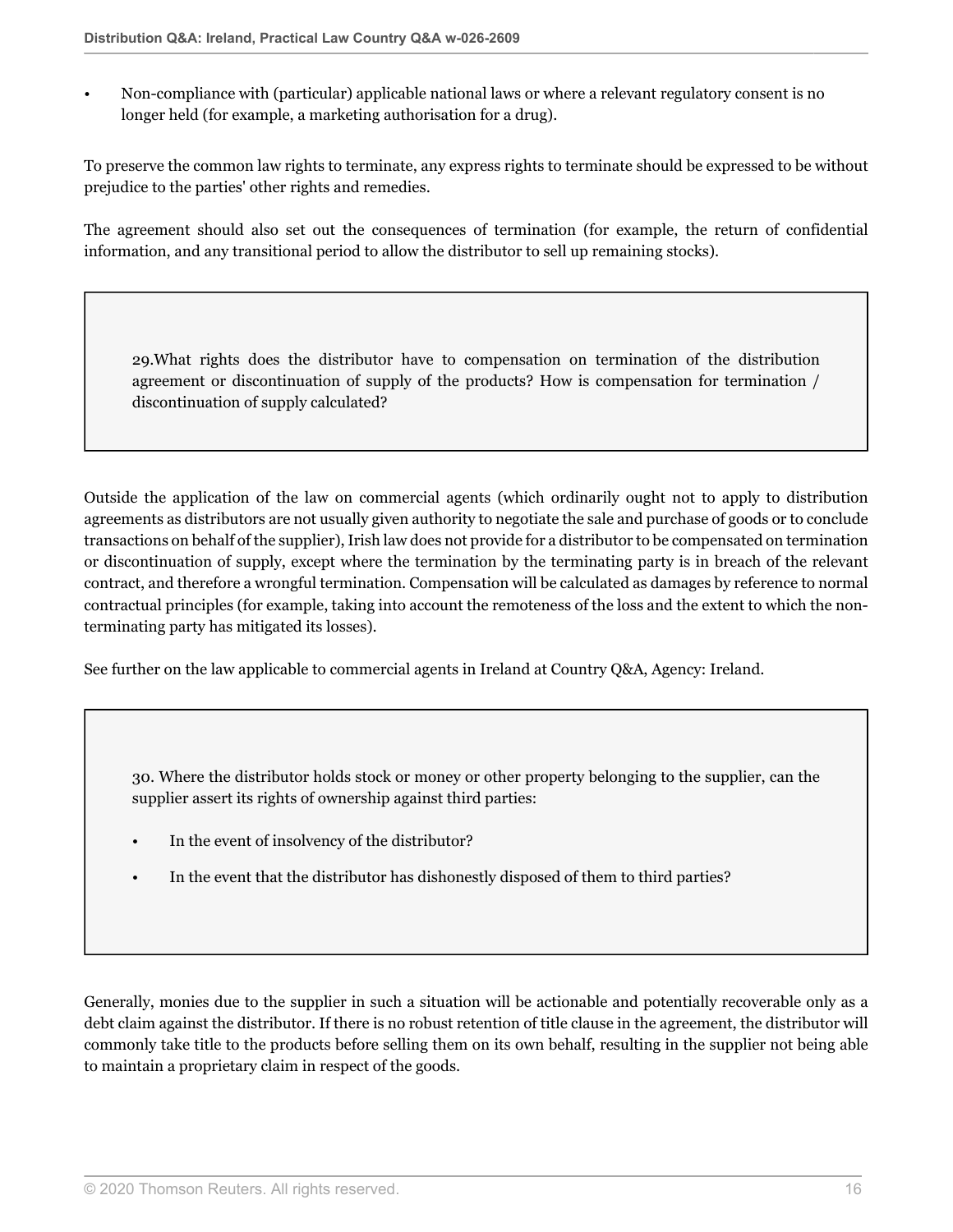A supplier may be able to alter this situation by means of a suitable retention of title clause, so that title does not pass until full payment is made. This will not prevent the distributor from passing title to a person buying them in good faith (*section 25, Sale of Goods Act 1893, as amended*).

31. What limitations and exclusions of liability might be appropriate?

The relative bargaining position of the parties dictates the limitations and exclusions of liability which will be agreed. Commonly negotiated terms would include a cap on the liability of the supplier under the contract, which takes account of the expected overall value of the contract. It would also be usual for parties to seek to agree exclusions in relation to certain heads of loss (for example, loss of profit, goodwill and revenue). Parties typically also seek to exclude liability for indirect or consequential losses.

Breach of certain obligations (for example, a breach of confidentiality) or liability under certain contractual indemnities included in the distribution agreement may also be carved out from the general cap on liability, or may be subject to a discrete higher cap.

For further information on excluding and limiting liability in goods contracts (including statutory restrictions), see *[Country Q&A, Supply of Goods: Ireland](http://uk.practicallaw.thomsonreuters.com/w-022-1436?originationContext=document&vr=3.0&rs=PLUK1.0&transitionType=DocumentItem&contextData=(sc.Default))*.

32. Could any terms be implied under local law which regulate the supplier's ability to increase prices to the distributor during the term of the agreement?

No. However, if the relevant terms of the agreement are clear, precise and allow for it, there is no reason that the supplier could not periodically (for example, annually) increase prices charged to the distributor. Competition law principles will still apply, and the distributor must be free to price its goods competitively.

33. Are bank or parent company guarantees, letters of credit or other forms of security common practice in your jurisdiction?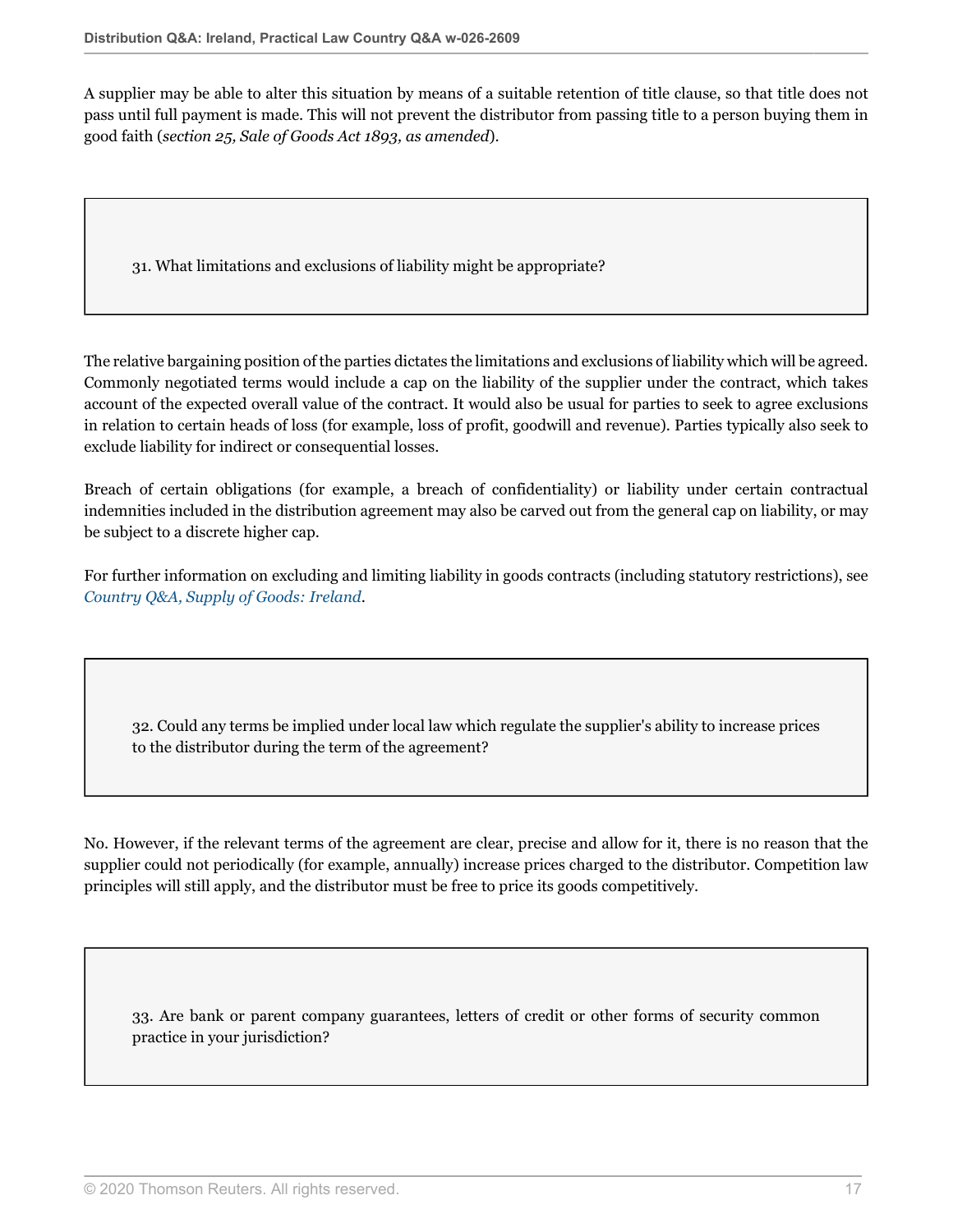To ensure appropriate protection, especially in situations where the assets of a distributor may be low, a supplier may request a parent company guarantee or other form of credit support to cover any credit terms offered to a distributor. The respective bargaining and financial positions of the parties will be decisive in determining whether any such credit support is sought and achieved.

34. Would it be permissible to include a clause (referred to as a retention of title clause in common law jurisdictions) to ensure the supplier retains ownership (title) of the products until payment has been received from the buyer?

Yes, retention of title clauses are common in Irish distribution agreements.

35. Are there any local laws, rules or practices in relation to set-off?

It is not uncommon in distribution agreements to find a clause which allows the distributor to set-off against a sum it is obliged to pay under the contract against any amount owing to it by the supplier (and vice versa). The bargaining power of the parties and the commercial situation will be highly relevant here.

36. Will any customs duties be payable under the agreement for any products that are received by a distributor in your jurisdiction? Would the supplier or the distributor typically be responsible for paying any customs duties?

This will depend on a number of variables, including:

- The jurisdiction of the supplier.
- Where the jurisdiction of the supplier and distributor are different, the origin of the goods.
- The nature of the goods.

Specific advice should be sought, depending on the distribution agreement's subject matter, on a case by case basis.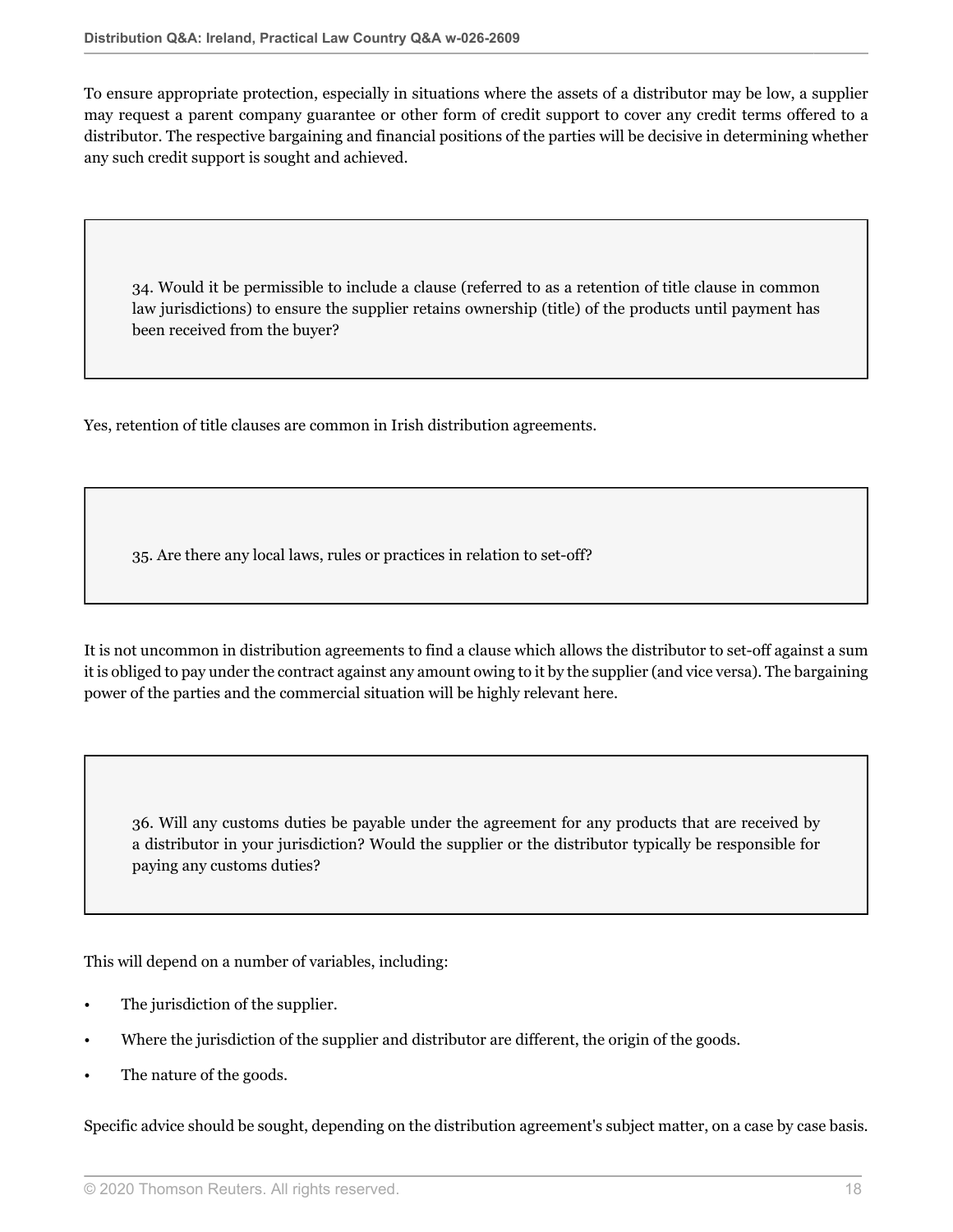37. Are there any compliance obligations on either party under your local laws?

In general, compliance obligations will be highly specific to the nature of the goods and the identity and jurisdiction of the parties under the distribution agreement. However, it is common to see an obligation or a warranty that either party will comply with applicable law and regulation.

As to compliance with supplier policies, it would be common to require the distributor to comply with the brand guidelines (from time to time) of the supplier when making use of the relevant trade marks of the supplier.

With respect to anti-bribery and corruption, the main anti-bribery law in Ireland is now the Criminal Justice (Corruption Offences) Act 2018. Compliance with this is commonly referred to specifically in the contract.

38. Should the distributor be solely responsible for compliance with import licensing laws?

The distributor is usually made contractually responsible as between the parties for arranging, and bearing the cost of, all necessary import licences. However, this contractual position is not mandatory and could be reversed. Either way, it is advisable for the parties to set out clearly which party is responsible for import licensing and permits (or similar) and any associated costs.

39. Is the supplier, distributor or both parties responsible for ensuring products can be sold in the defined territory: (i) before the start of the start if the agreement; and (ii) during the term of the agreement?

This responsibility will depend on the nature of the goods themselves and what they are to be used or sold for. However, a supplier may seek to rely on a distributor's local legal knowledge to ensure products can be sold in the defined territory.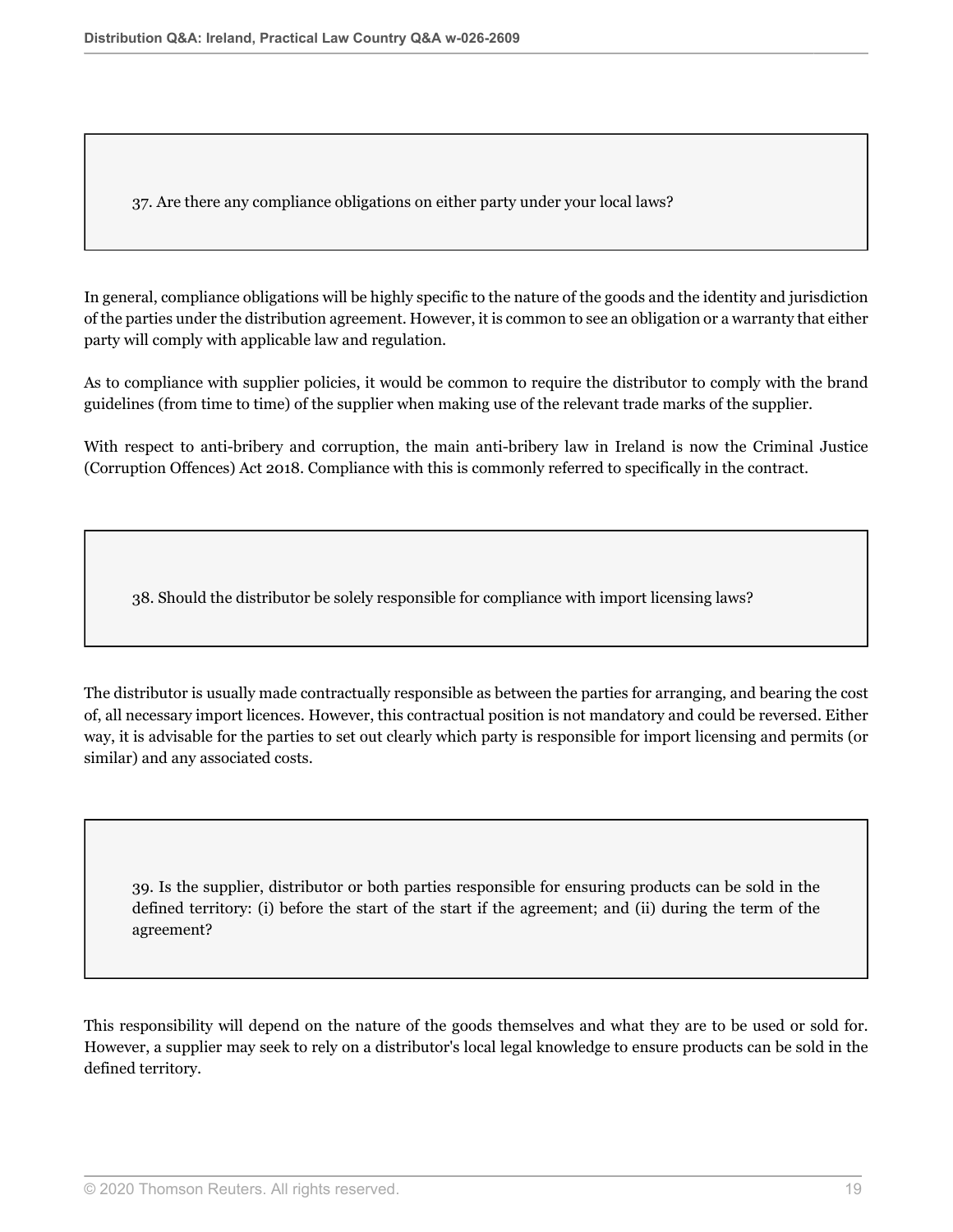The legal and regulatory position will need to be considered in each specific case as, irrespective of the terms of the contract, the supplier and distributor may face legal or regulatory sanctions if the applicable laws and regulations applicable to sales of particular products are not adhered to.

In case of any doubt, local legal advice should be sought.

40.Would it be common practice in your jurisdiction for a supplier to include a clause / clauses stating that it makes no warranty or representation: (i) as to the validity or enforceability of trade marks; or (ii) as to whether the trade marks infringe any third party intellectual property rights?

No, it would not be common practice. If a distributor were to accept these clauses (that is, if it had very weak bargaining power), it would be important for it to carry out its own on-going due diligence to make sure that it would not be at risk of infringing the trade marks of third parties.

Depending on the scope of any registered trade mark protection, and certainly in the supplier's home or usual markets, it would be more common for the distributor to seek and obtain a warranty that the use of the trade marks in the sale of the products in accordance with the agreement does not infringe the intellectual property rights of any third party. An indemnity covering associated losses, liabilities and costs to the distributor is also commonly sought and obtained.

Division of this risk and responsibility is more complex when international distribution is being undertaken, especially in a country where the supplier does not currently market any such products or have relevant registrations.

41. In your jurisdiction, to what extent can a distributor incur personal liability to a customer?

In addition to general negligence principles, a party will be liable in tort for damage caused wholly or partly by a defect in its product if it:

- Is the producer of the goods.
- Is the importer of the goods into the EU.
- Has held itself out as the producer by putting its name or trade mark on the products.
- Fails to identify the importer or producer within a reasonable time of a request from a person who has suffered damage.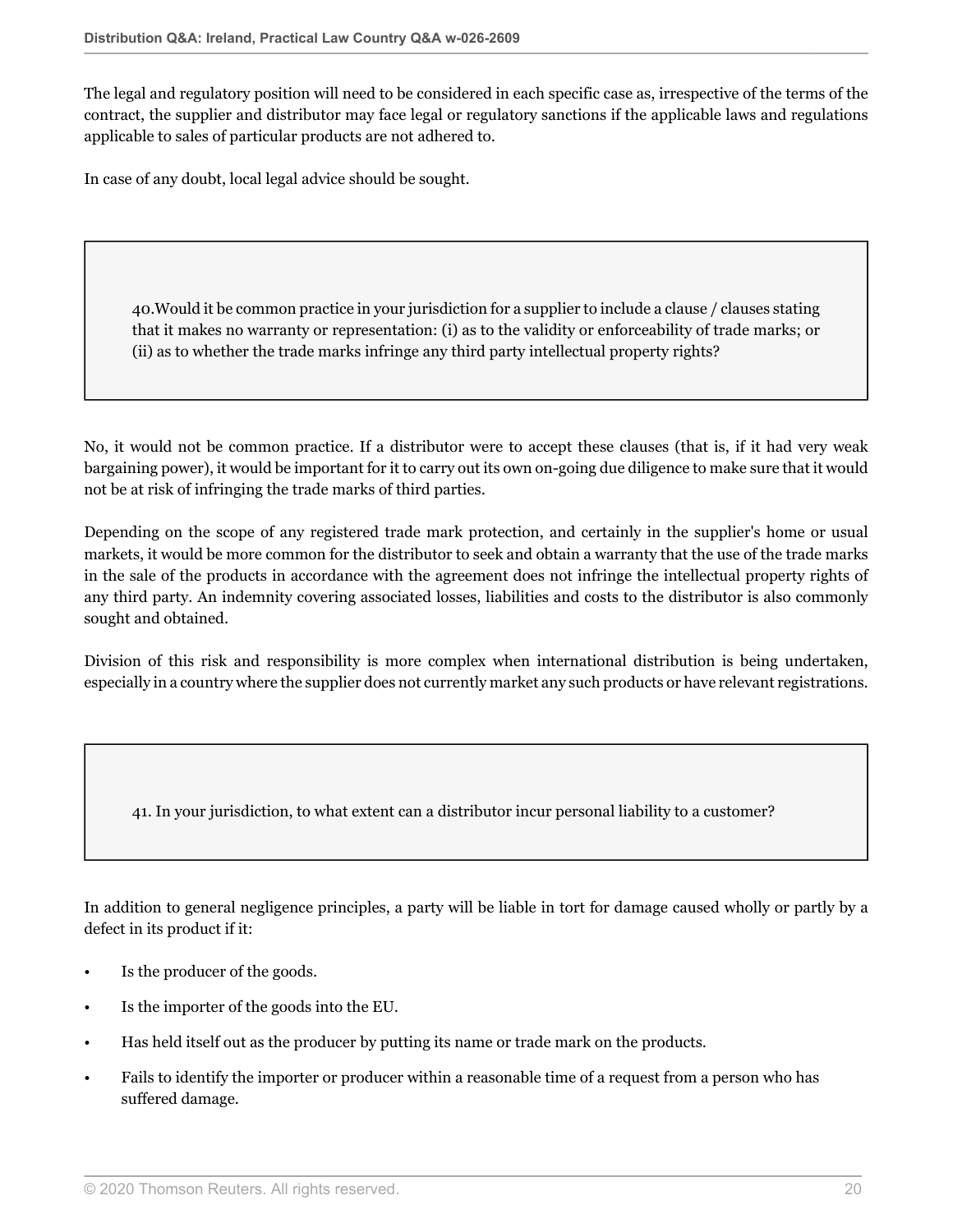(*Section 10, Liability for Defective Products Act 1991.*)

42. Does the law in your jurisdiction dictate which governing law and jurisdiction will apply to the distribution agreement?

No, parties in Ireland are free to choose the governing law of the contract and the jurisdiction as they wish. Irrespective of the choices in the agreement, a supplier or distributor located in, or with relevant activities in, Ireland will nevertheless be subject to applicable Irish law in relation to its trading activities.

43. Does the agreement need to be in a language other than English for it to be valid and enforceable?

No, the agreement does not need to be in a language other than English for it to be valid and enforceable. For practical reasons, it is best for a contract governed by Irish law, and subject to the jurisdiction of the Irish Courts, to be written in English.

44. How does this agreement need to be executed to ensure that it is valid and enforceable? Does it need to be registered with any authority in your jurisdiction?

### **Execution formalities**

There are no specific execution requirements that apply to distribution agreements, which can be signed as simple contracts.

#### **Registration formalities**

There are no specific mandatory registration formalities that apply to distribution agreements.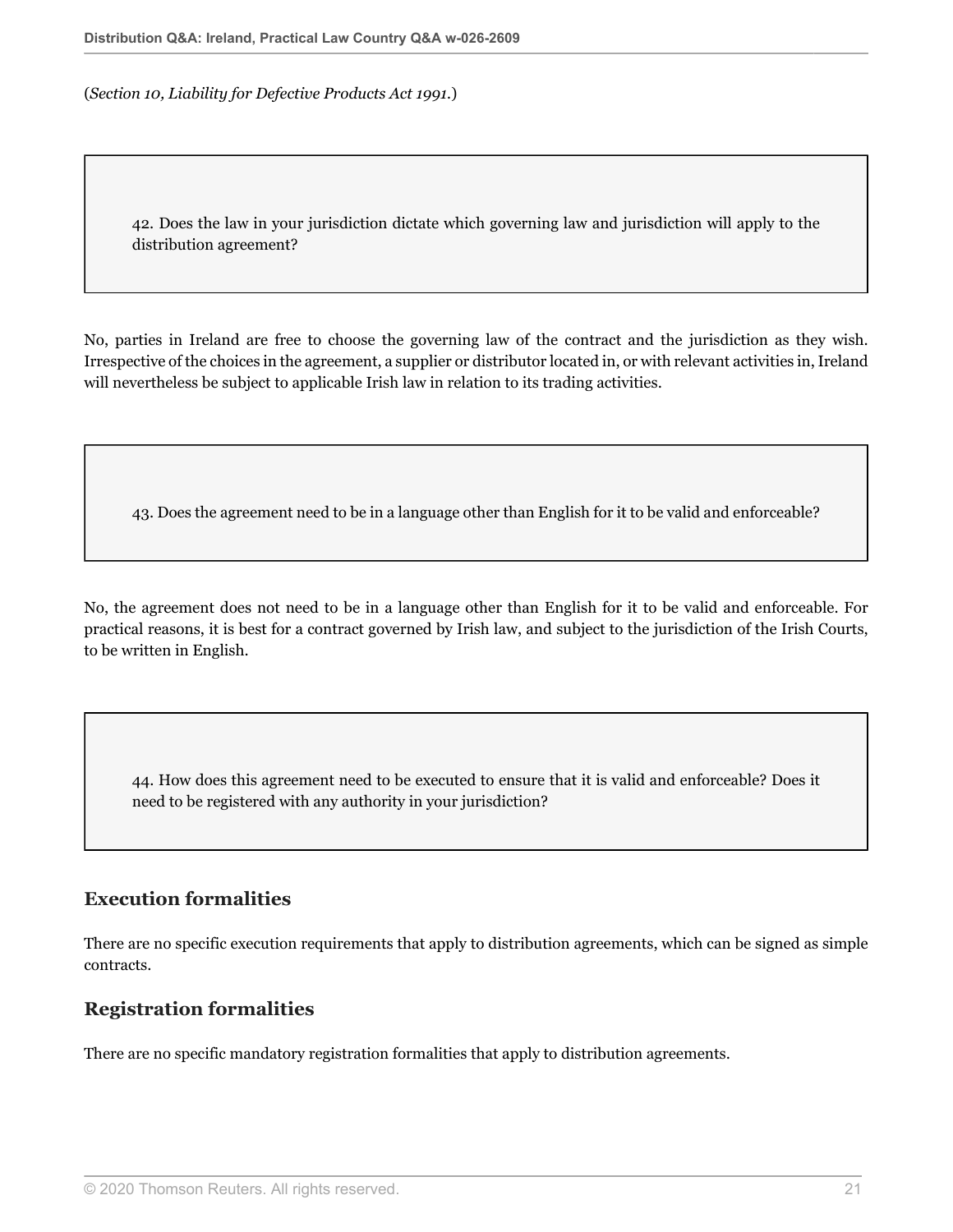45. Are there any clauses in *[Standard document, Distribution agreement: Cross-border](http://uk.practicallaw.thomsonreuters.com/1-101-7457?originationContext=document&vr=3.0&rs=PLUK1.0&transitionType=DocumentItem&contextData=(sc.Default))* that would not be legally enforceable or not standard practice in your jurisdiction?

Yes. As there is no equivalent to the Contracts (Rights of Third Parties) Act 1999 in Irish law, *[Standard document,](http://uk.practicallaw.thomsonreuters.com/1-101-7457?originationContext=document&vr=3.0&rs=PLUK1.0&transitionType=DocumentItem&contextData=(sc.Default)#co_anchor_a575580) [Distribution agreement: Cross-border: clause 28](http://uk.practicallaw.thomsonreuters.com/1-101-7457?originationContext=document&vr=3.0&rs=PLUK1.0&transitionType=DocumentItem&contextData=(sc.Default)#co_anchor_a575580)* should not be included. Linked to this, and as a result of a traditional approach to privity of contract, parties contracting under Irish law should be aware that third parties which are not party to the distribution agreement are not entitled to enforce the benefit of any of the terms of the contract against the promisor under the contract.

46.Are there any other clauses that would be usual to see in a distribution agreement and/or that are standard practice in your jurisdiction?

No.

## **Brexit**

<span id="page-21-0"></span>47. From the point of view of your jurisdiction, what points do you anticipate might arise in relation to a distribution agreement which either: (i) contains an express choice of English law as the governing law; or (ii) has a UK-incorporated supplier or distributor as a party and is governed by the laws of your jurisdiction, if, during the life of the agreement, the UK were to cease to be a member of the European Union?

It is possible that Brexit may have an impact on the existing body of laws relating to distribution agreements and arrangements. For more information on the implications of Brexit on the law relating to distribution see *[Practice](http://uk.practicallaw.thomsonreuters.com/w-004-3766?originationContext=document&vr=3.0&rs=PLUK1.0&transitionType=DocumentItem&contextData=(sc.Default)#co_anchor_a368016) [note, Brexit: implications for commercial law: Distribution](http://uk.practicallaw.thomsonreuters.com/w-004-3766?originationContext=document&vr=3.0&rs=PLUK1.0&transitionType=DocumentItem&contextData=(sc.Default)#co_anchor_a368016)*.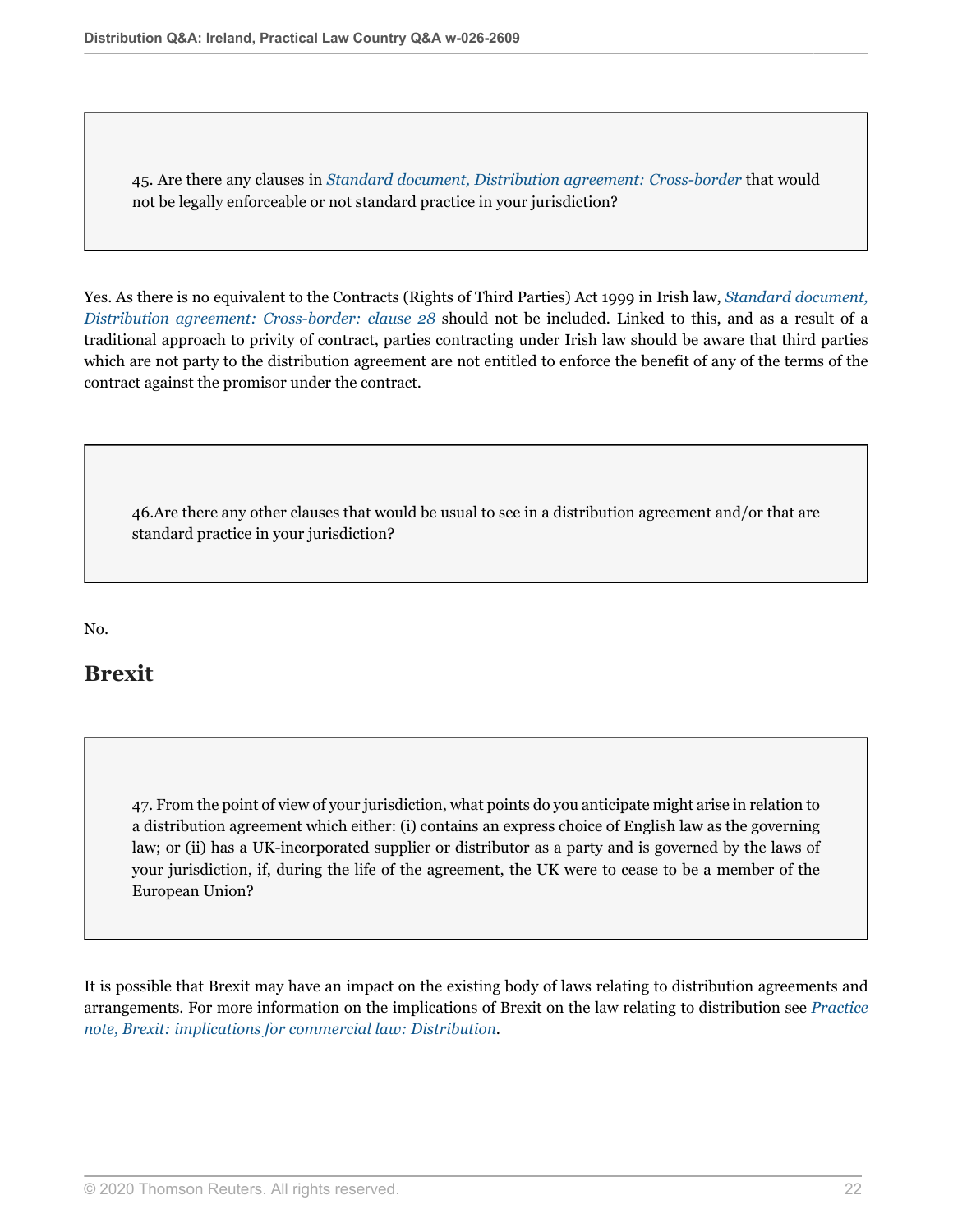48. In relation to any points identified in *[Question 47](#page-21-0)*, would you recommend that any adjustment should be made now to the standard document if it were to be used as an agreement governed by the law of your jurisdiction, in order to address those points in advance?

See *[Question 47](#page-21-0)*.

**Contributor details**

**Adam Finlay, Partner**

**McCann FitzGerald E** *[Adam.Finlay@mccannfitzgerald.com](mailto:Adam.Finlay@mccannfitzgerald.com)* **T** +353-1-607 1795

**Areas of Practice:** Technology and commercial.

**Mark Ellis, Senior Associate**

**McCann FitzGerald E** *[Mark.Ellis@mccannfitzgerald.com](mailto:Mark.Ellis@mccannfitzgerald.com)* **T** +353-1-607 1406

**Areas of Practice:** Technology and commercial.

**Sean O'Dea, Associate**

**McCann FitzGerald E** *[Sean.ODea@mccannfitzgerald.com](mailto:Sean.ODea@mccannfitzgerald.com)* **T** +353-1-511 1543

**Areas of Practice:** Technology and commercial.